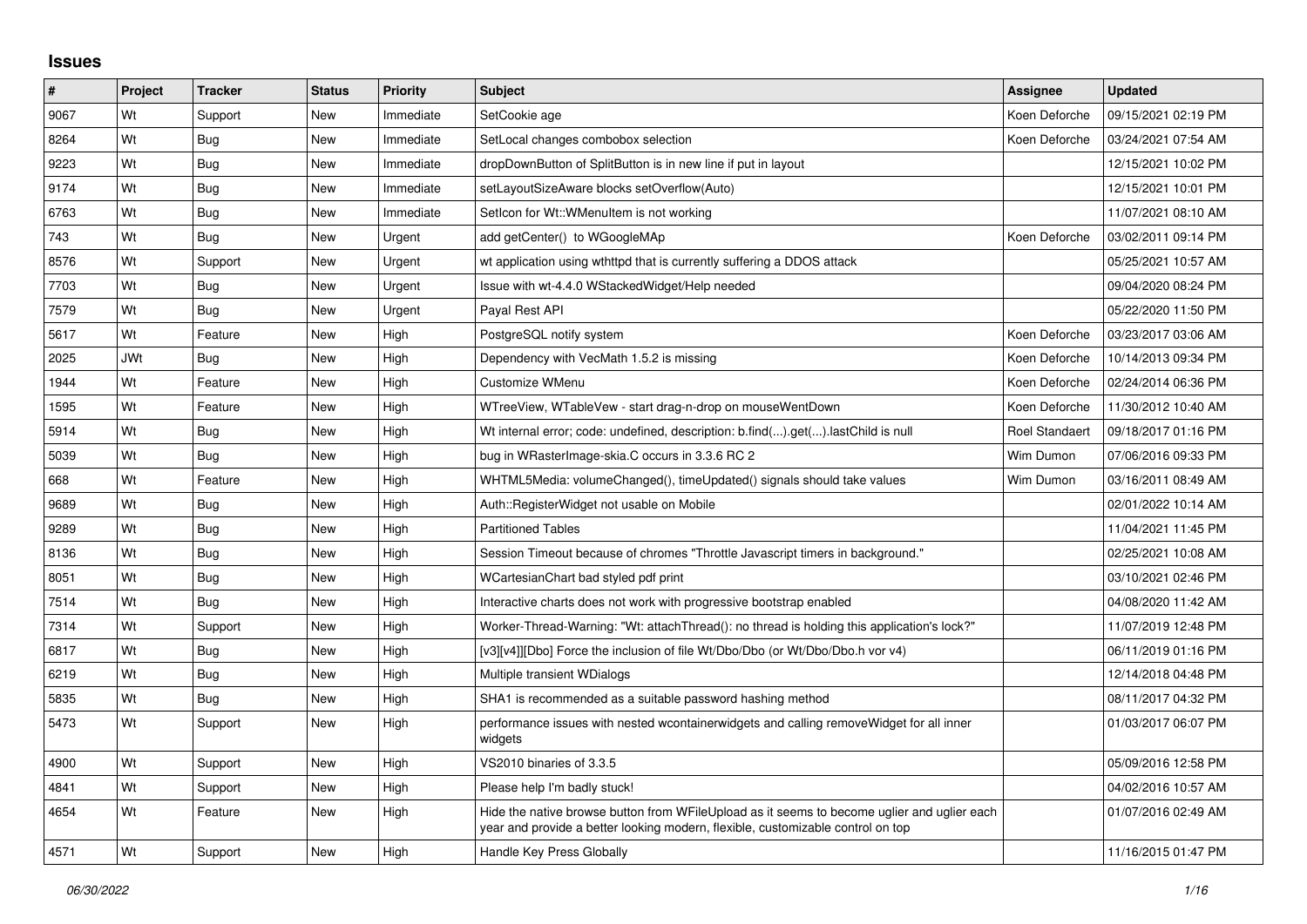| $\vert$ # | Project    | <b>Tracker</b> | <b>Status</b> | <b>Priority</b> | <b>Subject</b>                                                                                                     | <b>Assignee</b>          | <b>Updated</b>      |
|-----------|------------|----------------|---------------|-----------------|--------------------------------------------------------------------------------------------------------------------|--------------------------|---------------------|
| 3972      | <b>JWt</b> | Bug            | <b>New</b>    | High            | alignment bug in wt/src/js/StdGridLayoutImpl2.js                                                                   |                          | 04/09/2015 05:06 PM |
| 3953      | <b>JWt</b> | <b>Bug</b>     | <b>New</b>    | High            | you can't use a WSuggestionPopup and an InputMask at the same time.                                                |                          | 04/09/2015 06:14 PM |
| 3930      | Wt         | <b>Bug</b>     | <b>New</b>    | High            | JavaScript in WT                                                                                                   |                          | 04/03/2015 03:11 PM |
| 3660      | Wt         | Feature        | New           | High            | WGLWidget's 'gl' interface sucks when it comes to potability. Please make it comatible with<br>OpenGL ES interface |                          | 11/13/2014 02:55 PM |
| 2883      | Wt         | Feature        | <b>New</b>    | High            | [WEBSITE] Main Page should show Code & Widget                                                                      |                          | 03/31/2014 07:10 AM |
| 2882      | Wt         | Feature        | <b>New</b>    | High            | Further Decouple/Isolate Wt's UI (Widget)                                                                          |                          | 03/31/2014 05:33 AM |
| 2881      | Wt         | Feature        | <b>New</b>    | High            | Provide a Tutorial, starting with Wt Basic Concepts                                                                |                          | 03/30/2014 05:57 AM |
| 2844      | Wt         | Feature        | <b>New</b>    | High            | [DBO] Further Decoupling of Dbo from Wt                                                                            |                          | 03/23/2014 06:21 PM |
| 1272      | <b>JWt</b> | Feature        | <b>New</b>    | High            | Custom data/label chart formatting (CHART-15)                                                                      |                          | 04/27/2012 01:03 PM |
| 1271      | <b>JWt</b> | Feature        | <b>New</b>    | High            | Automatic axes margins (CHART-14)                                                                                  |                          | 04/27/2012 01:02 PM |
| 1270      | <b>JWt</b> | Feature        | <b>New</b>    | High            | Align chart grid on value (CHART-12)                                                                               |                          | 04/27/2012 12:59 PM |
| 1265      | <b>JWt</b> | Feature        | <b>New</b>    | High            | Distinguish area's of a chart (CHART-1)                                                                            |                          | 04/27/2012 12:53 PM |
| 1264      | <b>JWt</b> | Feature        | <b>New</b>    | High            | Drag & drop Support for touch devices (DD-4)                                                                       |                          | 04/27/2012 12:52 PM |
| 400       | Wt         | Feature        | <b>New</b>    | High            | Loading indicator support for providing an appropriate message.                                                    |                          | 11/12/2010 09:55 AM |
| 2774      | <b>JWt</b> | <b>Bug</b>     | <b>New</b>    | Normal          | Fields undergo validation even when they are disabled                                                              | Anonymous                | 03/07/2014 10:07 AM |
| 2758      | Wt         | Feature        | <b>New</b>    | Normal          | Add support for onpaste event                                                                                      | Anonymous                | 04/01/2014 04:21 PM |
| 2247      | Wt         | Support        | <b>New</b>    | Normal          | <b>CSS</b>                                                                                                         | Anonymous                | 09/23/2013 03:44 PM |
| 5226      | Wt         | Support        | <b>New</b>    | Normal          | Navigation Bar with Bootstrap                                                                                      | Diego Nóbrega            | 08/30/2016 12:36 PM |
| 8603      | Wt         | Support        | <b>New</b>    | Normal          | WTreeTable as widget does not render correctly                                                                     | <b>Dimitrios Sideris</b> | 05/29/2021 03:26 PM |
| 9252      | Wt         | Bug            | <b>New</b>    | Normal          | Deprecated message in FontSupportPang.C build                                                                      | Koen Deforche            | 10/24/2021 05:57 PM |
| 5618      | Wt         | Feature        | <b>New</b>    | Normal          | Multirow features in Wt Tableview                                                                                  | Koen Deforche            | 03/23/2017 03:11 AM |
| 5585      | Wt         | <b>Bug</b>     | <b>New</b>    | Normal          | PayPal description is not showing                                                                                  | Koen Deforche            | 03/06/2017 08:21 PM |
| 4925      | Wt         | Feature        | New           | Normal          | WTreeView setAlternatingRowColors                                                                                  | Koen Deforche            | 05/20/2016 10:56 AM |
| 4125      | <b>JWt</b> | <b>Bug</b>     | New           | Normal          | WProgressBar not properly worked with WFileUpload at 3.3.4                                                         | Koen Deforche            | 05/28/2015 12:21 PM |
| 3714      | Wt         | <b>Bug</b>     | <b>New</b>    | Normal          | Click on checkbox is only emitted when clicking on the text                                                        | Koen Deforche            | 12/29/2014 03:57 PM |
| 3668      | Wt         | <b>Bug</b>     | New           | Normal          | Compilation with -DWT HAVE GNU REGEX needs some patches                                                            | Koen Deforche            | 02/16/2015 01:45 PM |
| 2698      | Wt         | Feature        | New           | Normal          | WNavigationBar polished team support                                                                               | Koen Deforche            | 04/01/2014 04:21 PM |
| 2652      | Wt         | <b>Bug</b>     | New           | Normal          | wrong layout for initially disabled radio-buttons                                                                  | Koen Deforche            | 02/10/2014 11:54 AM |
| 2584      | <b>JWt</b> | <b>Bug</b>     | <b>New</b>    | Normal          | WTableView does not show header tooltip                                                                            | Koen Deforche            | 02/09/2014 09:37 PM |
| 2517      | <b>JWt</b> | Feature        | New           | Normal          | Add websockets support                                                                                             | Koen Deforche            | 12/16/2013 03:49 PM |
| 2102      | Wt         | Feature        | New           | Normal          | WWidget: please add a method WWidget::scrollTo(WLength w, WLength y), or scrollTo(int x<br>, int y).               | Koen Deforche            | 08/11/2013 03:21 PM |
| 1912      | Wt         | Feature        | New           | Normal          | Javascript blur event not receicved in IE 10 for a div with tabindex=0 when clicking in the div                    | Koen Deforche            | 02/18/2014 11:20 PM |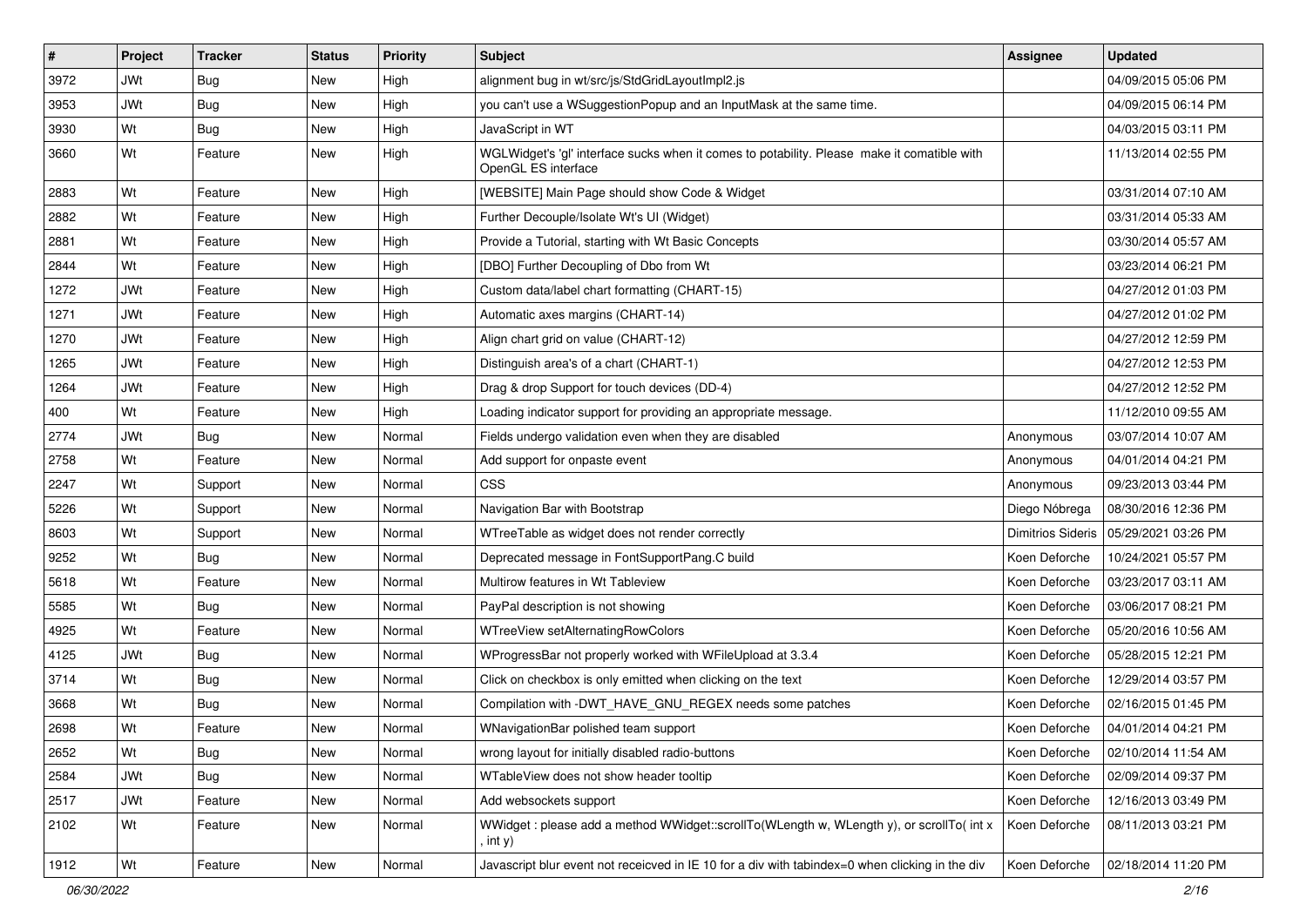| $\vert$ # | Project    | <b>Tracker</b> | <b>Status</b> | <b>Priority</b> | <b>Subject</b>                                                                  | Assignee                | <b>Updated</b>      |
|-----------|------------|----------------|---------------|-----------------|---------------------------------------------------------------------------------|-------------------------|---------------------|
| 1707      | Wt         | Feature        | <b>New</b>    | Normal          | internationalization                                                            | Koen Deforche           | 08/01/2013 09:41 PM |
| 1601      | Wt         | <b>Bug</b>     | <b>New</b>    | Normal          | Wt Ui Creation                                                                  | Koen Deforche           | 02/11/2013 07:07 AM |
| 1218      | Wt         | Feature        | <b>New</b>    | Normal          | Url's in header of WStandardItemModel                                           | Koen Deforche           | 04/03/2012 12:14 PM |
| 965       | Wt         | Feature        | <b>New</b>    | Normal          | ItemIsDirty implementation                                                      | Koen Deforche           | 10/15/2012 10:55 AM |
| 841       | Wt         | <b>Bug</b>     | <b>New</b>    | Normal          | exposedSignals_ does not track id changes                                       | Koen Deforche           | 06/16/2011 02:53 PM |
| 556       | Wt         | Feature        | <b>New</b>    | Normal          | WGoogleMap markers customization                                                | Koen Deforche           | 10/11/2010 02:26 PM |
| 456       | Wt         | Feature        | <b>New</b>    | Normal          | WSharedProxyModel: share abstract item models between applications              | Koen Deforche           | 11/21/2012 03:30 PM |
| 373       | Wt         | <b>Bug</b>     | <b>New</b>    | Normal          | Wt Loading Indicator reentrant emit                                             | Koen Deforche           | 05/25/2010 01:33 PM |
| 299       | Wt         | Feature        | <b>New</b>    | Normal          | WCaptcha needed                                                                 | Koen Deforche           | 02/16/2010 11:49 AM |
| 272       | Wt         | Feature        | <b>New</b>    | Normal          | WLogger lacks file rerouting and file joint logging                             | Koen Deforche           | 01/18/2010 10:45 PM |
| 206       | Wt         | Feature        | <b>New</b>    | Normal          | Provided access to sanitized argc and argv values in WEnvironment               | Koen Deforche           | 12/10/2009 02:12 PM |
| 5768      | Wt         | Feature        | <b>New</b>    | Normal          | CMake: Export Wt package                                                        | Konstantin<br>Podsvirov | 09/13/2017 12:07 PM |
| 9522      | <b>JWt</b> | <b>Bug</b>     | <b>New</b>    | Normal          | Java Jwt documentation links are broken                                         | Korneel Dumon           | 12/17/2021 05:37 PM |
| 9116      | <b>JWt</b> | Feature        | <b>New</b>    | Normal          | Support long file sizes in WResource                                            | Korneel Dumon           | 03/11/2022 11:07 AM |
| 8732      | Wt         | Support        | <b>New</b>    | Normal          | Continuous Plotting of Live data on WCartesianChart                             | Korneel Dumon           | 07/06/2021 05:38 PM |
| 8005      | Wt         | Feature        | <b>New</b>    | Normal          | Custom Query in DBO                                                             | Korneel Dumon           | 01/28/2021 10:18 AM |
| 7740      | Wt         | Support        | <b>New</b>    | Normal          | setValueStyleClass has no visual effect                                         | Korneel Dumon           | 04/13/2021 12:16 PM |
| 6348      | Wt         | Support        | <b>New</b>    | Normal          | Wt::WFileUpload::setDisplayWidget                                               | Korneel Dumon           | 05/02/2018 05:37 PM |
| 3244      | Wt         | <b>Bug</b>     | <b>New</b>    | Normal          | Add example using Twitter Bootstrap 3 grid layout                               | Korneel Dumon           | 06/04/2014 07:53 PM |
| 8893      | <b>JWt</b> | Feature        | <b>New</b>    | Normal          | Port Dbo forms to JWt                                                           | Loeka Rogge             | 03/11/2022 11:07 AM |
| 6070      | Wt         | Feature        | <b>New</b>    | Normal          | HTML5 geolocation                                                               | Osman Zakir             | 10/29/2017 03:41 PM |
| 6069      | Wt         | Feature        | <b>New</b>    | Normal          | Google Maps geolocation API                                                     | Osman Zakir             | 10/28/2017 11:43 PM |
| 5943      | Wt         | Support        | <b>New</b>    | Normal          | Tutorials and Documentation - If possible, please improve                       | Osman Zakir             | 09/21/2017 05:42 PM |
| 5755      | Wt         | Feature        | <b>New</b>    | Normal          | Google Maps geolocation API                                                     | Osman Zakir             | 06/08/2017 02:00 PM |
| 462       | <b>JWt</b> | <b>Bug</b>     | <b>New</b>    | Normal          | WPopupMenu is broken                                                            | Pieter Libin            | 10/29/2010 02:16 PM |
| 6722      | Wt         | <b>Bug</b>     | New           | Normal          | high number of bar charts failure                                               | Roel Standaert          | 11/12/2018 05:10 PM |
| 6213      | Wt         | <b>Bug</b>     | New           | Normal          | bootstrap progress-bar does not update correctly                                | Roel Standaert          | 01/22/2018 12:48 PM |
| 6028      | Wt         | <b>Bug</b>     | New           | Normal          | ItemIsXHTMLText flag in WAbstractChartModel causes crash when chart is rendered | Roel Standaert          | 10/19/2017 08:33 PM |
| 5649      | Wt         | Feature        | <b>New</b>    | Normal          | Add an API to WIOService to cancel scheduled tasks                              | Roel Standaert          | 04/11/2017 01:26 PM |
| 4981      | Wt         | Support        | <b>New</b>    | Normal          | WTreeView + multiline items                                                     | Roel Standaert          | 02/21/2018 04:37 PM |
| 8508      | Wt         | Feature        | New           | Normal          | Use C++20's time zone support in std::chrono by default if supported.           | ruben kindt             | 09/03/2021 03:51 PM |
| 7986      | Wt         | Feature        | New           | Normal          | Consider optimizing updates by only changing changed form values?               | ruben kindt             | 09/14/2021 09:45 AM |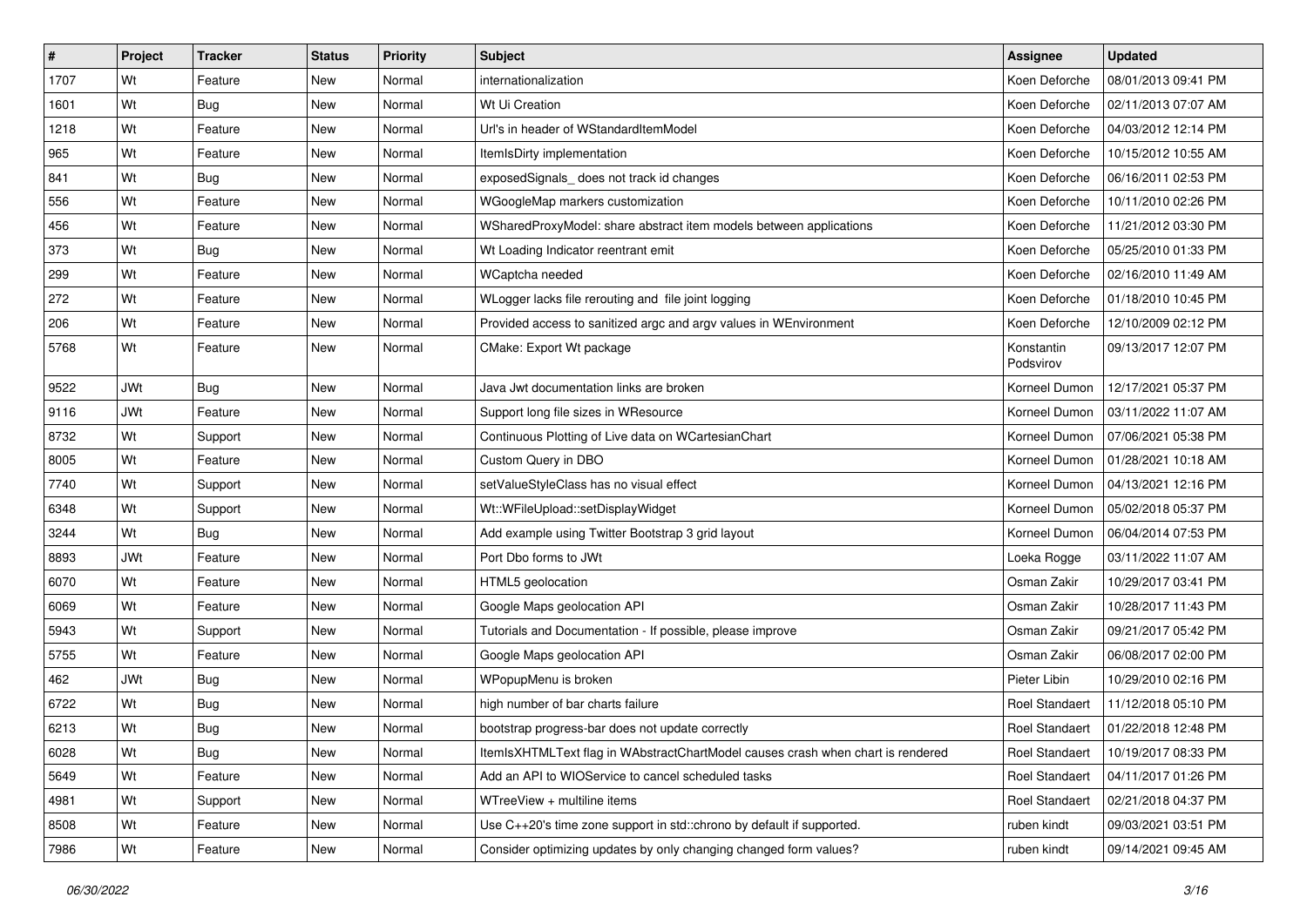| $\vert$ # | Project    | <b>Tracker</b> | <b>Status</b> | <b>Priority</b> | <b>Subject</b>                                                                                       | Assignee  | <b>Updated</b>      |
|-----------|------------|----------------|---------------|-----------------|------------------------------------------------------------------------------------------------------|-----------|---------------------|
| 5963      | Wt         | Support        | <b>New</b>    | Normal          | HTTPS server in wthttpd - Error: failed to select ciphers for cipher list                            | Wim Dumon | 10/03/2017 07:40 PM |
| 5643      | Wt         | Feature        | <b>New</b>    | Normal          | Consider suppressing some VC++ warnings to have a cleaner build output                               | Wim Dumon | 04/07/2017 06:10 PM |
| 5324      | Wt         | <b>Bug</b>     | <b>New</b>    | Normal          | Win32 binary releases: include .lib files for openssl                                                | Wim Dumon | 10/06/2016 12:56 AM |
| 5256      | Wt         | <b>Bug</b>     | <b>New</b>    | Normal          | Linking errors with Pre-built binaries for Visual Studio                                             | Wim Dumon | 09/09/2016 05:46 PM |
| 3884      | Wt         | <b>Bug</b>     | <b>New</b>    | Normal          | server-side PNG and UTF-8                                                                            | Wim Dumon | 03/09/2015 07:20 PM |
| 3738      | Wt         | Bug            | <b>New</b>    | Normal          | Wt fails to compile WIOService with Cygwin                                                           | Wim Dumon | 03/02/2015 11:41 AM |
| 3645      | Wt         | Support        | <b>New</b>    | Normal          | i want to compile wt, and use wtdbomysql, but an error occurred                                      | Wim Dumon | 11/05/2014 10:52 AM |
| 3547      | Wt         | <b>Bug</b>     | <b>New</b>    | Normal          | Double Clicking the Navbar Toggle Button Causes Menu Toggle to Fail                                  | Wim Dumon | 08/26/2014 09:44 PM |
| 2896      | Wt         | <b>Bug</b>     | <b>New</b>    | Normal          | Delete the pointer for WFileResource after download finish                                           | Wim Dumon | 05/27/2014 04:29 PM |
| 2746      | Wt         | <b>Bug</b>     | <b>New</b>    | Normal          | WTagCloud                                                                                            | Wim Dumon | 03/10/2014 06:49 PM |
| 2305      | Wt         | Feature        | <b>New</b>    | Normal          | Qt3D                                                                                                 | Wim Dumon | 11/11/2014 05:25 PM |
| 10566     | Wt         | Improvements   | New           | Normal          | Modernize CMake                                                                                      |           | 06/28/2022 04:43 PM |
| 10512     | Wt         | <b>Bug</b>     | <b>New</b>    | Normal          | After the model is reset, elements in WTreeView no longer respect the disabled status of the<br>view |           | 06/21/2022 01:22 PM |
| 10507     | Wt         | <b>Bug</b>     | <b>New</b>    | Normal          | Memory Leaks and Memory Access errors in WT 4.7.2                                                    |           | 06/17/2022 01:09 PM |
| 10485     | Wt         | Bug            | <b>New</b>    | Normal          | Cannot build on macos                                                                                |           | 06/13/2022 03:23 PM |
| 10383     | <b>JWt</b> | Bug            | <b>New</b>    | Normal          | WFileDropWidget: scope changes to allow custom upload mechanism                                      |           | 05/19/2022 09:08 AM |
| 10382     | Wt         | Improvements   | <b>New</b>    | Normal          | Allow different upload mechanism for WFileDropWidget                                                 |           | 05/19/2022 08:51 AM |
| 10364     | Wt         | Feature        | <b>New</b>    | Normal          | WBootstrap5Theme: re-add support for collapsible WPanel?                                             |           | 05/16/2022 04:28 PM |
| 10356     | Wt         | <b>Bug</b>     | <b>New</b>    | Normal          | The "resizable" property of a WDialog cannot be reset                                                |           | 05/16/2022 01:59 PM |
| 10354     | Wt         | Bug            | <b>New</b>    | Normal          | WDateEdit\WDatePicker cast bug                                                                       |           | 05/16/2022 12:31 PM |
| 10303     | Wt         | Improvements   | New           | Normal          | WTemplate: support extra args as attributes                                                          |           | 05/06/2022 09:09 PM |
| 10294     | Wt         | <b>Bug</b>     | <b>New</b>    | Normal          | Wt-auth-login using outdated css                                                                     |           | 05/04/2022 09:51 PM |
| 10288     | Wt         | <b>Bug</b>     | <b>New</b>    | Normal          | Bootstrap5: widget manually stylized with only "btn" is being appended "btn btn-secondary"           |           | 05/03/2022 11:25 PM |
| 10238     | Wt         | <b>Bug</b>     | New           | Normal          | The tristate checkbox updates its state too late after being clicked                                 |           | 04/25/2022 10:20 AM |
| 10211     | Wt         | <b>Bug</b>     | <b>New</b>    | Normal          | The order of states when clicking the tristate checkbox is wrong initially                           |           | 04/20/2022 03:17 PM |
| 10196     | Wt         | <b>Bug</b>     | New           | Normal          | doJavaScript() unexpected behavior                                                                   |           | 04/19/2022 04:47 PM |
| 10179     | Wt         | <b>Bug</b>     | New           | Normal          | Bootstrap 5: incorrect style classes set in drop down menus                                          |           | 04/14/2022 09:24 PM |
| 10138     | <b>JWt</b> | <b>Bug</b>     | New           | Normal          | Fix antlr file generation on Windows                                                                 |           | 04/08/2022 05:17 PM |
| 10137     | Wt         | Improvements   | <b>New</b>    | Normal          | Uncaught exceptions in handleRequest crash the application                                           |           | 04/08/2022 11:59 AM |
| 10136     | Wt         | <b>Bug</b>     | New           | Normal          | WebRenderer::serveError leaks error details to end user                                              |           | 04/08/2022 11:33 AM |
| 10020     | Wt         | Bug            | New           | Normal          | Questionable setOverflow(Overflow::Hidden) in WStackedWidget (bootstrap5)                            |           | 03/28/2022 02:07 PM |
| 9939      | Wt         | Feature        | New           | Normal          | Consider exposing configuration as an API                                                            |           | 03/16/2022 07:53 AM |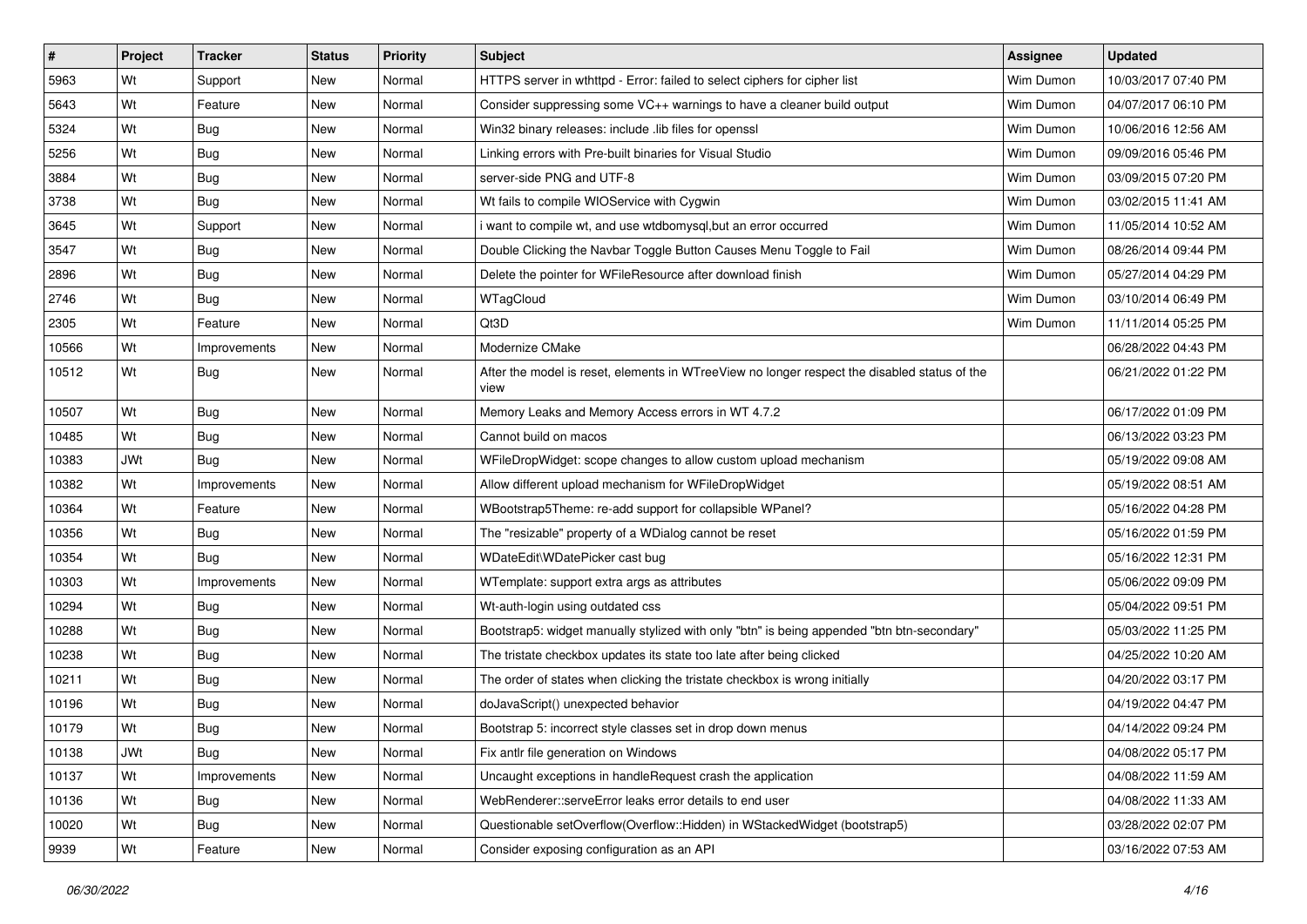| $\vert$ # | Project | <b>Tracker</b> | <b>Status</b> | <b>Priority</b> | <b>Subject</b>                                                                                    | Assignee | <b>Updated</b>      |
|-----------|---------|----------------|---------------|-----------------|---------------------------------------------------------------------------------------------------|----------|---------------------|
| 9881      | Wt      | Support        | New           | Normal          | Using bootstrap 5                                                                                 |          | 03/07/2022 04:32 PM |
| 9864      | Wt      | <b>Bug</b>     | New           | Normal          | Wt::Signal doesn't properly bind to function object with 4 or more arguments                      |          | 03/04/2022 12:06 PM |
| 9836      | Wt      | Support        | New           | Normal          | WLineEdit font size                                                                               |          | 03/01/2022 10:06 PM |
| 9811      | Wt      | <b>Bug</b>     | New           | Normal          | Run problem                                                                                       |          | 03/07/2022 10:23 PM |
| 9745      | Wt      | Feature        | <b>New</b>    | Normal          | Dbo: LRU prepared statement cache                                                                 |          | 02/14/2022 04:53 PM |
| 9728      | Wt      | Bug            | New           | Normal          | WSuggestionPopup may be truncated by parent widget if the parent has vertical scrollbar           |          | 02/08/2022 02:32 PM |
| 9725      | Wt      | Feature        | New           | Normal          | Add manual multi-threading support                                                                |          | 02/08/2022 11:08 PM |
| 9700      | Wt      | Support        | New           | Normal          | Log Y-Axis on WCartesianChart not displaying expected tick labels                                 |          | 02/04/2022 02:18 PM |
| 9678      | Wt      | <b>Bug</b>     | New           | Normal          | Crash in Wt::Dbo if we clear a collection and add an item.                                        |          | 02/10/2022 10:40 AM |
| 9644      | Wt      | <b>Bug</b>     | New           | Normal          | Chart legend formatting                                                                           |          | 01/24/2022 12:52 PM |
| 9622      | Wt      | Bug            | New           | Normal          | Wrong positioning of the WPopupMenu                                                               |          | 01/17/2022 02:57 PM |
| 9615      | Wt      | <b>Bug</b>     | New           | Normal          | Missing handling of drop event in WAbstractProxyModel and WStandardItemModel                      |          | 01/13/2022 01:48 PM |
| 9589      | Wt      | <b>Bug</b>     | New           | Normal          | Wt does not always show the indicator between the rows if dropping on an item is also<br>allowed. |          | 01/25/2022 03:19 PM |
| 9556      | Wt      | <b>Bug</b>     | New           | Normal          | Cannot hide widgets with bootstrap5 d-* classes                                                   |          | 01/01/2022 09:25 PM |
| 9506      | Wt      | Bug            | New           | Normal          | Cannot move callbacks                                                                             |          | 12/15/2021 06:02 PM |
| 9493      | Wt      | Feature        | New           | Normal          | Make Wt bindable                                                                                  |          | 12/14/2021 09:28 PM |
| 9467      | Wt      | Support        | <b>New</b>    | Normal          | Loading background                                                                                |          | 12/08/2021 03:29 PM |
| 9422      | Wt      | Bug            | <b>New</b>    | Normal          | Probable bug in Chart Axis                                                                        |          | 12/01/2021 02:47 AM |
| 9421      | Wt      | Support        | <b>New</b>    | Normal          | WGoogleMap addIconMarker                                                                          |          | 12/08/2021 03:35 PM |
| 9350      | Wt      | Improvements   | <b>New</b>    | Normal          | Allow for customization of Bootstrap 5 theme                                                      |          | 03/10/2022 03:22 PM |
| 9343      | Wt      | Improvements   | <b>New</b>    | Normal          | (How to) Add switch widget to Wt                                                                  |          | 11/16/2021 02:57 PM |
| 9295      | Wt      | <b>Bug</b>     | <b>New</b>    | Normal          | Wt::WMenuItem SetIcon not working                                                                 |          | 11/30/2021 11:27 AM |
| 9284      | Wt      | Bug            | <b>New</b>    | Normal          | WTableView does not layout correctly when inside a WTabWidget                                     |          | 03/09/2022 03:49 PM |
| 9265      | Wt      | <b>Bug</b>     | <b>New</b>    | Normal          | WBorderLayout documentation error                                                                 |          | 03/10/2022 03:23 PM |
| 9241      | Wt      | Improvements   | <b>New</b>    | Normal          | Support multiple Reply-To addresses inside Wt::Mail::Message                                      |          | 10/20/2021 04:38 PM |
| 9207      | Wt      | Improvements   | <b>New</b>    | Normal          | Follow up on Bootstrap 5 theme                                                                    |          | 03/10/2022 03:25 PM |
| 9115      | Wt      | Improvements   | <b>New</b>    | Normal          | Set the version in WBootstrapTheme C'tor                                                          |          | 10/11/2021 06:09 PM |
| 9107      | Wt      | Improvements   | New           | Normal          | New overloaded C'tor for Wt::Auth::PasswordVerifier                                               |          | 09/27/2021 06:23 PM |
| 9088      | Wt      | <b>Bug</b>     | New           | Normal          | Http::Message copy assignment missing                                                             |          | 09/22/2021 11:10 AM |
| 9078      | Wt      | <b>Bug</b>     | New           | Normal          | MySql backend c'tor dbhost parameter is passed by value instead of reference.                     |          | 09/20/2021 06:36 PM |
| 9063      | Wt      | Feature        | New           | Normal          | ClickHouse DBO Backend                                                                            |          | 09/14/2021 12:29 PM |
| 9055      | Wt      | <b>Bug</b>     | New           | Normal          | DB2 support                                                                                       |          | 09/09/2021 04:43 PM |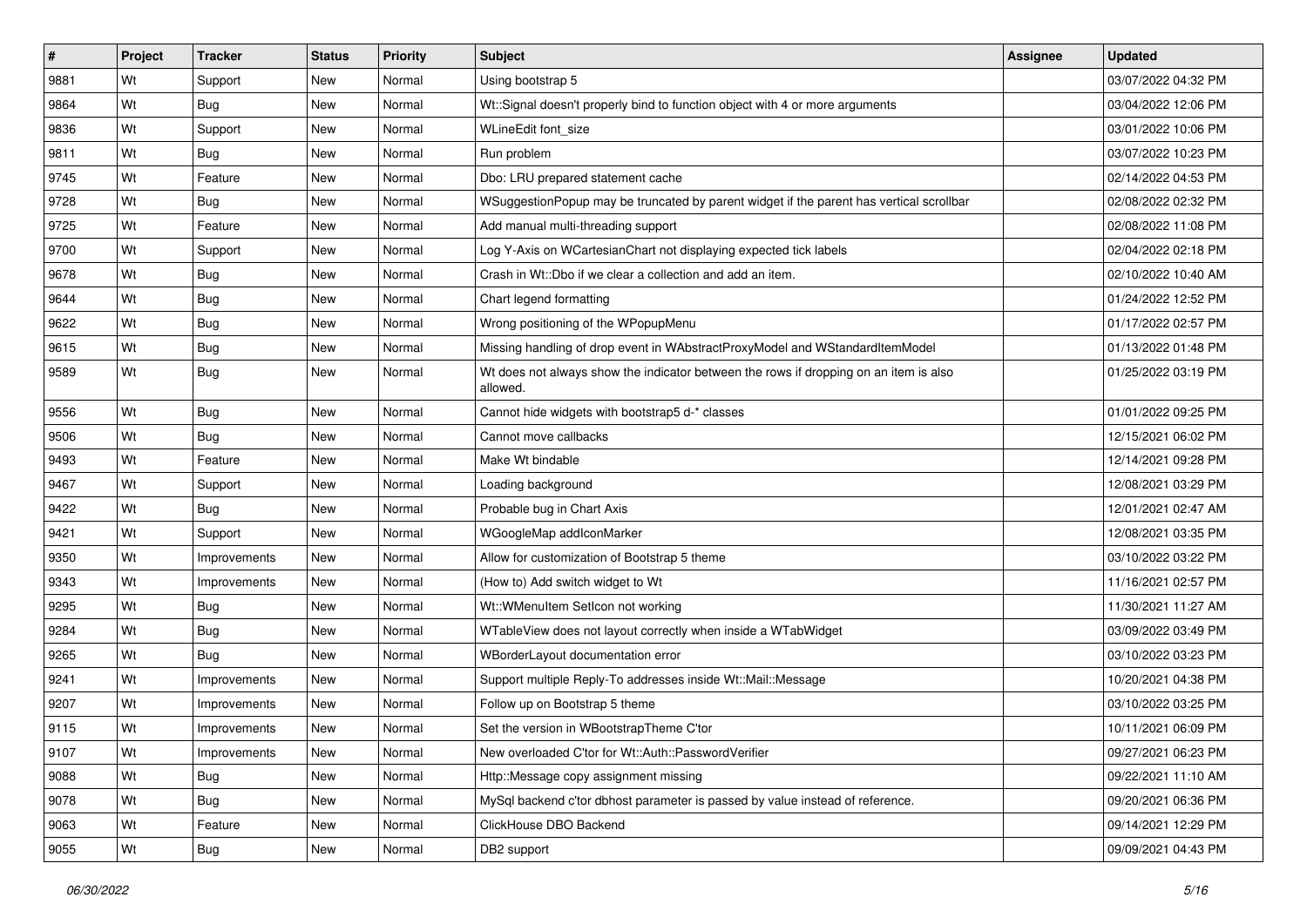| $\vert$ # | Project    | <b>Tracker</b> | <b>Status</b> | <b>Priority</b> | <b>Subject</b>                                                                                        | <b>Assignee</b> | <b>Updated</b>      |
|-----------|------------|----------------|---------------|-----------------|-------------------------------------------------------------------------------------------------------|-----------------|---------------------|
| 9046      | Wt         | Improvements   | <b>New</b>    | Normal          | WServer::post() and strand                                                                            |                 | 09/08/2021 01:52 AM |
| 9039      | Wt         | Bug            | <b>New</b>    | Normal          | Wt::WDateTime::toLocalDateTime not working                                                            |                 | 09/17/2021 12:13 PM |
| 9017      | <b>JWt</b> | Feature        | <b>New</b>    | Normal          | Add SAML support to JWt Auth                                                                          |                 | 03/11/2022 11:07 AM |
| 8781      | Wt         | Improvements   | <b>New</b>    | Normal          | Document that the unload event is not guaranteed                                                      |                 | 03/10/2022 03:25 PM |
| 8757      | Wt         | Improvements   | <b>New</b>    | Normal          | Setting position of WDialog                                                                           |                 | 07/01/2021 10:02 AM |
| 8730      | Wt         | Bug            | <b>New</b>    | Normal          | Unexpected "order by (SELECT NULL)" when setting a limit                                              |                 | 07/08/2021 01:18 PM |
| 8718      | Wt         | Support        | <b>New</b>    | Normal          | About Wt.WT.updateDelay                                                                               |                 | 07/06/2021 05:18 PM |
| 8714      | Wt         | <b>Bug</b>     | <b>New</b>    | Normal          | Security bug: WAnchor should set rel="noopener" when opening a link that opens in a new<br>window     |                 | 06/20/2021 07:36 PM |
| 8711      | Wt         | Support        | <b>New</b>    | Normal          | Loading Y-axis values on moving Live 2D graph using WCartesianChart                                   |                 | 06/18/2021 05:15 PM |
| 8707      | Wt         | Support        | <b>New</b>    | Normal          | How to upload a file with javascript?                                                                 |                 | 08/21/2021 11:14 PM |
| 8660      | Wt         | Improvements   | <b>New</b>    | Normal          | Make redirect the default OAuth method?                                                               |                 | 03/10/2022 03:26 PM |
| 8630      | Wt         | Feature        | <b>New</b>    | Normal          | Update DB                                                                                             |                 | 06/03/2021 11:09 AM |
| 8629      | Wt         | Improvements   | <b>New</b>    | Normal          | Change JavaScript minifier                                                                            |                 | 06/03/2021 10:25 AM |
| 8620      | Wt         | Feature        | <b>New</b>    | Normal          | Consider improvements to the API to prevent bugs like issue #7669                                     |                 | 06/02/2021 09:43 PM |
| 8608      | Wt         | Support        | <b>New</b>    | Normal          | Wt::Dbo: how to avoid creation of prepared statements?                                                |                 | 06/01/2021 12:42 PM |
| 8602      | Wt         | <b>Bug</b>     | <b>New</b>    | Normal          | No changed() signal when toggling a check box programmatically                                        |                 | 03/10/2022 03:27 PM |
| 8544      | Wt         | <b>Bug</b>     | <b>New</b>    | Normal          | WFileUpload : uploaded signal never called                                                            |                 | 05/21/2021 10:43 AM |
| 8526      | Wt         | Support        | <b>New</b>    | Normal          | Widget example code for Constellation plot                                                            |                 | 05/19/2021 10:20 AM |
| 8458      | Wt         | Feature        | <b>New</b>    | Normal          | WKeyEvent don't give access to JavaScriptEvent jsEvent_on wt4                                         |                 | 05/21/2021 11:24 AM |
| 8434      | Wt         | Support        | <b>New</b>    | Normal          | The best IDE and compiler C++ for Wt development on Ubuntu                                            |                 | 05/03/2021 11:37 AM |
| 8416      | Wt         | <b>Bug</b>     | <b>New</b>    | Normal          | Wt crashes in ~Configuration                                                                          |                 | 04/28/2021 03:25 PM |
| 8374      | <b>JWt</b> | <b>Bug</b>     | <b>New</b>    | Normal          | PDFJet unicode                                                                                        |                 | 04/19/2021 12:22 PM |
| 8332      | Wt         | Bug            | <b>New</b>    | Normal          | Cannot compile wt 4.5.0 on raspbian                                                                   |                 | 04/12/2021 08:07 PM |
| 8321      | Wt         | Feature        | <b>New</b>    | Normal          | Consider WResource::setChanged enhancement to invalidate stale WResource links                        |                 | 04/08/2021 05:37 PM |
| 8295      | Wt         | Feature        | <b>New</b>    | Normal          | Improve handling of WStringListModel methods insertString and addString                               |                 | 03/31/2021 12:17 AM |
| 8287      | Wt         | Feature        | New           | Normal          | Support Listening on UNIX Socket for HTTP Server.                                                     |                 | 03/27/2021 11:21 PM |
| 8278      | Wt         | Support        | New           | Normal          | Invisible widget                                                                                      |                 | 03/31/2021 12:50 PM |
| 8213      | Wt         | <b>Bug</b>     | New           | Normal          | The result of the function WTreeView::scrollTo is wrong if any parent of the element is<br>collapsed. |                 | 03/17/2021 03:38 PM |
| 8201      | Wt         | <b>Bug</b>     | <b>New</b>    | Normal          | Buy Here Pay Here Dealership We Can Help Auto Chicago                                                 |                 | 03/12/2021 09:00 PM |
| 8200      | Wt         | Support        | <b>New</b>    | Normal          | Question: WText inline image without UnsafeXHTML?                                                     |                 | 03/25/2021 12:14 PM |
| 8193      | Wt         | <b>Bug</b>     | New           | Normal          | WTableView headers layout broken without JS                                                           |                 | 03/11/2021 10:21 AM |
| 8158      | Wt         | Support        | New           | Normal          | WT application initialization in HTML file                                                            |                 | 03/02/2021 05:48 AM |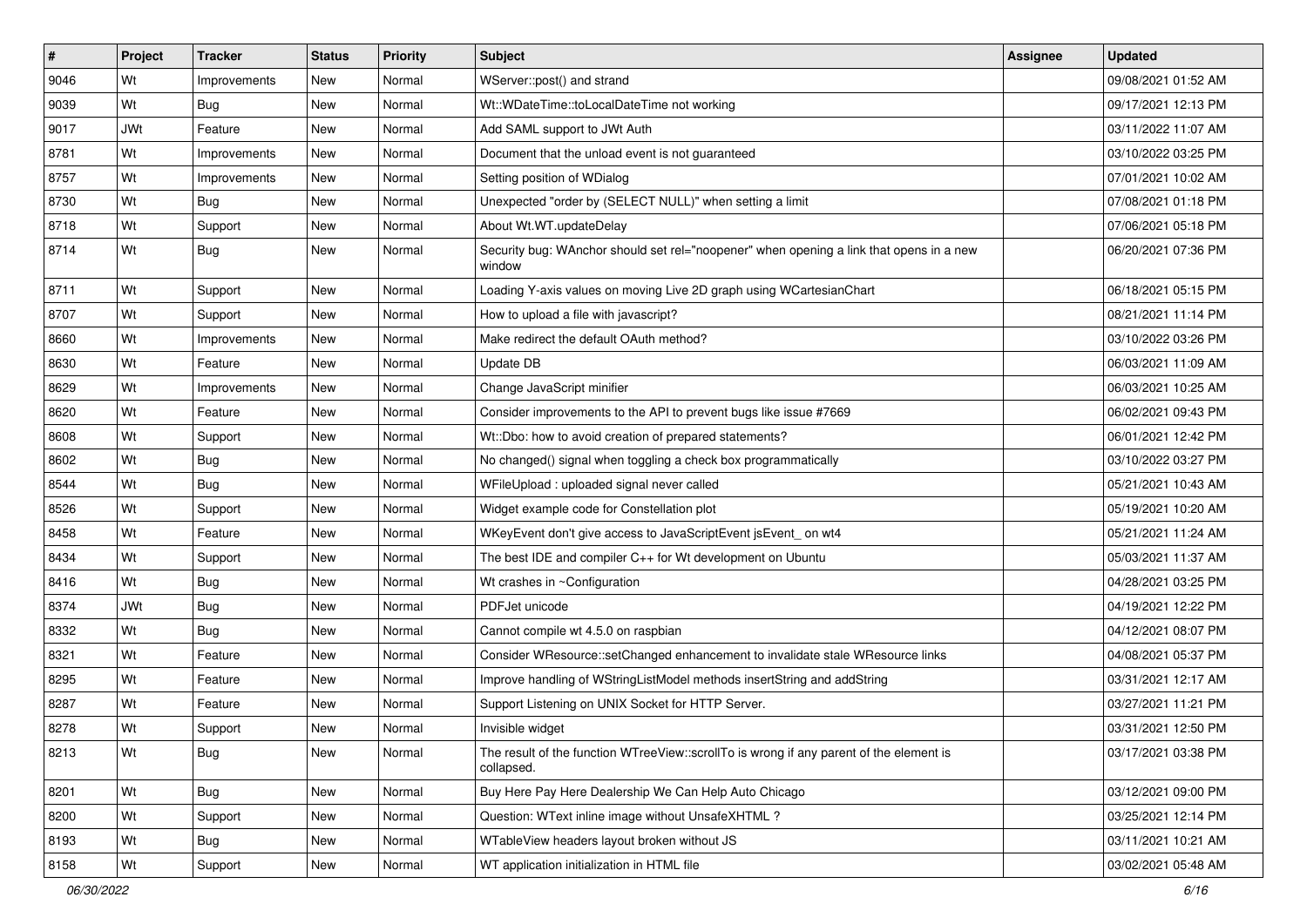| $\vert$ # | Project | <b>Tracker</b> | <b>Status</b> | <b>Priority</b> | <b>Subject</b>                                                                                                                    | <b>Assignee</b> | <b>Updated</b>      |
|-----------|---------|----------------|---------------|-----------------|-----------------------------------------------------------------------------------------------------------------------------------|-----------------|---------------------|
| 8157      | Wt      | <b>Bug</b>     | New           | Normal          | Message box initiated in embedded widget can't show icon                                                                          |                 | 02/27/2021 06:37 AM |
| 8156      | Wt      | <b>Bug</b>     | <b>New</b>    | Normal          | X-Frame-Option=SAMEORIGIN doesn't let my application be visualized inside iframe                                                  |                 | 10/20/2021 11:36 AM |
| 8151      | Wt      | Support        | <b>New</b>    | Normal          | <b>XMLHttpRequest error</b>                                                                                                       |                 | 03/02/2021 09:06 AM |
| 8108      | Wt      | Support        | New           | Normal          | Embedded widget                                                                                                                   |                 | 02/26/2021 05:26 AM |
| 8093      | Wt      | <b>Bug</b>     | <b>New</b>    | Normal          | WCartesianChart portrait size do not show the bottom axis.                                                                        |                 | 02/18/2021 10:22 AM |
| 8002      | Wt      | Bug            | <b>New</b>    | Normal          | WServer shutting down when setting breakpoint in XCode                                                                            |                 | 01/28/2021 08:26 AM |
| 8000      | Wt      | Feature        | <b>New</b>    | Normal          | Use XML parser for WTemplate rendering instead of simple text subsitution                                                         |                 | 02/04/2021 05:32 PM |
| 7992      | Wt      | Feature        | <b>New</b>    | Normal          | Ability to get/set image encoding or implementation dependent properties for WRasterlmage?                                        |                 | 01/20/2021 03:54 PM |
| 7976      | Wt      | Support        | <b>New</b>    | Normal          | WAbstractItemView and Drag and Drop                                                                                               |                 | 01/19/2021 11:52 AM |
| 7974      | Wt      | <b>Bug</b>     | <b>New</b>    | Normal          | WPopupMenu gets cut off at layout-boundaries/scrollbars                                                                           |                 | 01/24/2022 03:37 PM |
| 7970      | Wt      | <b>Bug</b>     | <b>New</b>    | Normal          | wthttp server may terminate after uncaught exception                                                                              |                 | 01/11/2021 08:43 PM |
| 7958      | Wt      | <b>Bug</b>     | New           | Normal          | When progressive bootstrap is enabled, setting a WContainerWidget's tag name to "form"<br>causes it to be skipped in the DOM tree |                 | 01/06/2021 02:19 PM |
| 7943      | Wt      | Feature        | <b>New</b>    | Normal          | std::string_view support                                                                                                          |                 | 09/14/2021 12:43 PM |
| 7917      | Wt      | <b>Bug</b>     | <b>New</b>    | Normal          | Wt internal error; code:undefined, description: Cannot read property 'ClassName' of null                                          |                 | 12/15/2020 02:23 PM |
| 7915      | Wt      | Bug            | <b>New</b>    | Normal          | memory leak in WCartesianChart (wt3.7.0)                                                                                          |                 | 12/15/2020 03:14 PM |
| 7903      | Wt      | <b>Bug</b>     | <b>New</b>    | Normal          | Drag and drop between two views can throw.                                                                                        |                 | 12/08/2020 08:23 AM |
| 7897      | Wt      | <b>Bug</b>     | <b>New</b>    | Normal          | Log axis scale maps value 0 to minimum of axis                                                                                    |                 | 12/07/2020 01:21 PM |
| 7894      | Wt      | Feature        | <b>New</b>    | Normal          | Add more HTML5 input types                                                                                                        |                 | 12/07/2020 01:32 PM |
| 7890      | Wt      | Support        | New           | Normal          | WTreeView and Drag and Drop                                                                                                       |                 | 12/04/2020 11:12 AM |
| 7888      | Wt      | <b>Bug</b>     | <b>New</b>    | Normal          | WStringListModel::setItemData works not correct                                                                                   |                 | 12/03/2020 03:26 PM |
| 7881      | Wt      | <b>Bug</b>     | New           | Normal          | Modal dialog, which should be inaccessible in parallel, is getting nested                                                         |                 | 01/05/2021 05:58 PM |
| 7871      | Wt      | <b>Bug</b>     | <b>New</b>    | Normal          | stuck "Loading" indication                                                                                                        |                 | 11/24/2020 10:38 PM |
| 7856      | Wt      | <b>Bug</b>     | New           | Normal          | Native WSIider not working on progressive bootstrap                                                                               |                 | 11/13/2020 10:34 AM |
| 7810      | Wt      | <b>Bug</b>     | New           | Normal          | measureText() not accurate                                                                                                        |                 | 10/31/2020 07:09 PM |
| 7800      | Wt      | <b>Bug</b>     | <b>New</b>    | Normal          | WCartesianChart renders barseries over axis                                                                                       |                 | 12/03/2020 02:59 PM |
| 7794      | Wt      | <b>Bug</b>     | New           | Normal          | WProgressBar can generate invalid HTML code.                                                                                      |                 | 10/22/2020 03:21 PM |
| 7790      | Wt      | <b>Bug</b>     | New           | Normal          | WidentityProxyModel does not forward a call of sort method to the source model.                                                   |                 | 10/20/2020 04:11 PM |
| 7788      | Wt      | <b>Bug</b>     | New           | Normal          | Signal with big string does not trigger the fallback function                                                                     |                 | 10/30/2020 09:52 AM |
| 7787      | Wt      | <b>Bug</b>     | <b>New</b>    | Normal          | WContainer setLayout calls overriden clear()                                                                                      |                 | 10/17/2020 05:14 PM |
| 7786      | Wt      | Feature        | New           | Normal          | WStandardItemModel::insertRow returns void instead of WStandardItem*                                                              |                 | 10/21/2020 12:44 PM |
| 7785      | Wt      | Feature        | New           | Normal          | "key" property support                                                                                                            |                 | 10/16/2020 04:31 PM |
| 7769      | Wt      | <b>Bug</b>     | New           | Normal          | Mandelbrot example not working on Ubuntu                                                                                          |                 | 10/28/2020 04:42 PM |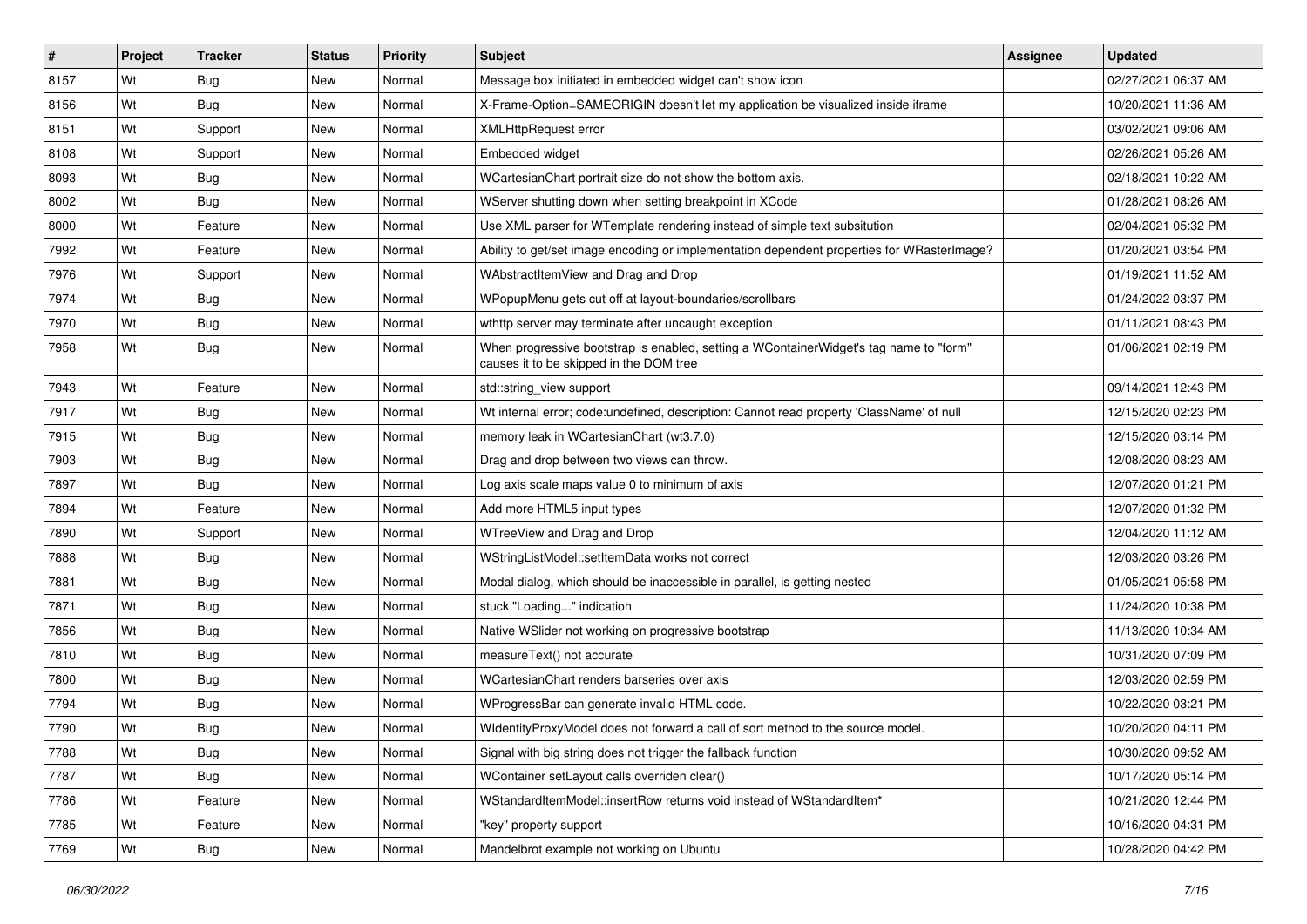| #    | Project | <b>Tracker</b> | <b>Status</b> | <b>Priority</b> | <b>Subject</b>                                                                                                                                       | Assignee | <b>Updated</b>      |
|------|---------|----------------|---------------|-----------------|------------------------------------------------------------------------------------------------------------------------------------------------------|----------|---------------------|
| 7757 | Wt      | Support        | New           | Normal          | WebSession [error] "Wt: fatal error: Script id mismatch"                                                                                             |          | 10/09/2020 08:59 AM |
| 7756 | Wt      | Bug            | New           | Normal          | WLayout with JavaScript implementaion does not receive size change event if the trigger was<br>WTextArea.                                            |          | 10/20/2020 03:41 PM |
| 7748 | Wt      | <b>Bug</b>     | <b>New</b>    | Normal          | WStringListModel does not support restoring of raw indexes.                                                                                          |          | 10/06/2020 02:47 PM |
| 7710 | Wt      | Support        | New           | Normal          | Continuations and WResource lifespan                                                                                                                 |          | 09/11/2020 11:09 AM |
| 7709 | Wt      | Feature        | <b>New</b>    | Normal          | <b>Add Cursors</b>                                                                                                                                   |          | 09/08/2020 02:43 PM |
| 7645 | Wt      | <b>Bug</b>     | New           | Normal          | Inconsistencies with anchor text selection and inclusion in tab chain                                                                                |          | 03/10/2022 03:28 PM |
| 7602 | Wt      | Feature        | New           | Normal          | Add support for Dbo backend SQLite encryption using SQLCipher                                                                                        |          | 11/04/2020 04:12 PM |
| 7598 | Wt      | Feature        | <b>New</b>    | Normal          | Consider providing independent weakSessionIds to identify private WResource URLs                                                                     |          | 06/02/2021 09:45 PM |
| 7593 | Wt      | Support        | New           | Normal          | ERR_NETWORK_CHANGED error                                                                                                                            |          | 06/04/2020 10:04 AM |
| 7581 | Wt      | Feature        | New           | Normal          | isapi mode and internal path                                                                                                                         |          | 05/25/2020 12:46 PM |
| 7516 | Wt      | <b>Bug</b>     | New           | Normal          | Calling WMenu::select(nullptr) from internalPathChanged event handler ends with SIGSEGV<br>(endless recursion)                                       |          | 04/08/2020 06:02 PM |
| 7512 | Wt      | Bug            | New           | Normal          | Auth Widget is leaking information about existing users                                                                                              |          | 04/07/2020 02:52 PM |
| 7503 | Wt      | Feature        | New           | Normal          | Support for Forwarded header when determining client address.                                                                                        |          | 03/24/2020 05:09 PM |
| 7481 | Wt      | Bug            | New           | Normal          | Having a long running command with a processEvents() call in it together with a timer can<br>result in clicked events being processed too many times |          | 03/05/2020 11:25 AM |
| 7479 | Wt      | <b>Bug</b>     | New           | Normal          | WResource Multipart Request - Error parsing CGI request                                                                                              |          | 03/04/2020 06:19 PM |
| 7478 | Wt      | Bug            | New           | Normal          | Editing column in wtableview                                                                                                                         |          | 02/28/2020 10:04 PM |
| 7477 | Wt      | <b>Bug</b>     | New           | Normal          | Wt Axis zoomRangeChanged won't fire when adding/removing a series                                                                                    |          | 02/27/2020 11:32 AM |
| 7465 | Wt      | Feature        | <b>New</b>    | Normal          | HTTP status code: 429 Too Many Requests (RFC 6585)                                                                                                   |          | 03/03/2020 07:29 PM |
| 7464 | Wt      | Support        | New           | Normal          | Apache2 mod fcgid internal path                                                                                                                      |          | 02/24/2020 02:39 PM |
| 7454 | Wt      | Support        | New           | Normal          | Popup in layout-based design                                                                                                                         |          | 04/01/2020 11:30 AM |
| 7450 | Wt      | Feature        | New           | Normal          | Allow for the filesystem implementation to be switched to std::filesystem                                                                            |          | 02/10/2020 02:19 PM |
| 7440 | Wt      | Bug            | <b>New</b>    | Normal          | WTimer results in excessive browser CPU and memory usage when connection is lost                                                                     |          | 02/05/2020 09:57 AM |
| 7426 | Wt      | Support        | New           | Normal          | Wt::Response::createContinuation() with streaming                                                                                                    |          | 02/04/2020 06:38 PM |
| 7424 | Wt      | <b>Bug</b>     | New           | Normal          | WContainerWidget::setContentAlignment() has no effect when item is hidden                                                                            |          | 01/27/2020 10:24 AM |
| 7401 | Wt      | <b>Bug</b>     | New           | Normal          | removal of ' <meta content="noindex, nofollow" name="robots"/> '                                                                                     |          | 01/16/2020 05:27 PM |
| 7396 | Wt      | Bug            | New           | Normal          | WTreeView not working when hidden during construction                                                                                                |          | 01/30/2020 05:13 PM |
| 7385 | Wt      | Feature        | New           | Normal          | More Dynamic Paths                                                                                                                                   |          | 01/06/2020 05:17 PM |
| 7373 | Wt      | Support        | New           | Normal          | SEH Exception on Wt:DBO rollback                                                                                                                     |          | 01/08/2020 10:31 AM |
| 7367 | Wt      | Bug            | New           | Normal          | Validators: delay validation until user has entered something                                                                                        |          | 12/12/2019 03:48 PM |
| 7349 | Wt      | Feature        | New           | Normal          | Add WebGL 2.0 support (Equivalent to OpenGL ES 3) to WGLWidget                                                                                       |          | 12/05/2019 04:52 PM |
| 7292 | Wt      | <b>Bug</b>     | New           | Normal          | Refresh token and access type                                                                                                                        |          | 10/28/2019 06:44 PM |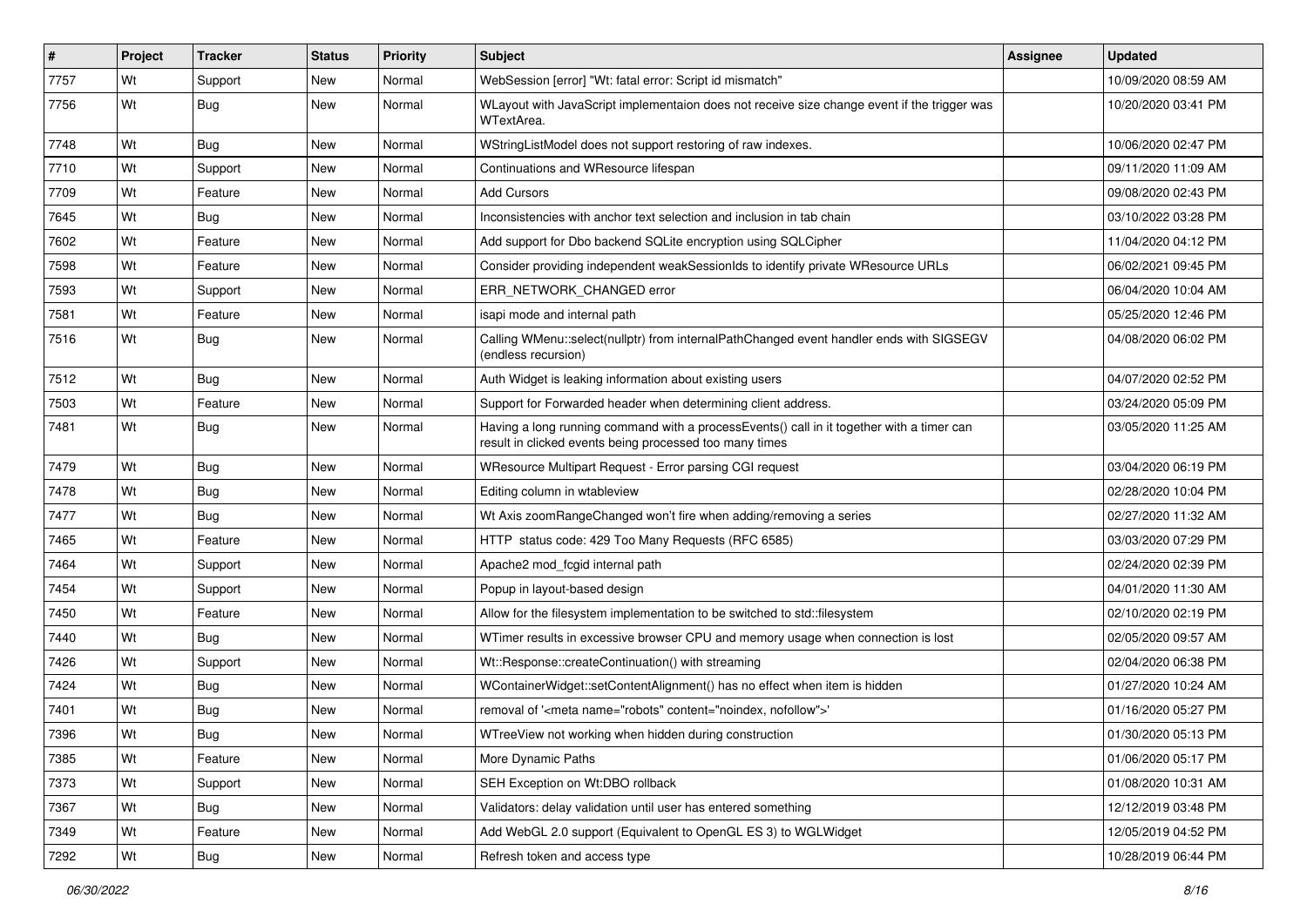| #    | Project | <b>Tracker</b> | <b>Status</b> | <b>Priority</b> | <b>Subject</b>                                                                        | Assignee | <b>Updated</b>      |
|------|---------|----------------|---------------|-----------------|---------------------------------------------------------------------------------------|----------|---------------------|
| 7281 | Wt      | <b>Bug</b>     | New           | Normal          | WFileUpload keeps previously applied styling when enableAjax() is called              |          | 10/14/2019 01:36 PM |
| 7278 | Wt      | Feature        | <b>New</b>    | Normal          | WFileUpload get selected file(s)                                                      |          | 10/15/2019 11:10 AM |
| 7196 | Wt      | Bug            | <b>New</b>    | Normal          | Pango 1.44 deprecation warnings                                                       |          | 08/14/2019 12:30 PM |
| 7168 | Wt      | Feature        | New           | Normal          | Access to authorization token                                                         |          | 08/04/2019 09:00 PM |
| 7144 | Wt      | Bug            | <b>New</b>    | Normal          | WTreeNode: Wether child-node is selectable depends on parent-node                     |          | 07/18/2019 01:42 PM |
| 7142 | Wt      | Support        | New           | Normal          | WStringListModel updated in slot does not work as expected                            |          | 07/18/2019 09:53 AM |
| 7040 | Wt      | Bug            | New           | Normal          | Generated javascript can execute out-of-sequence due to a timing issue with require() |          | 05/12/2019 05:29 PM |
| 7035 | Wt      | <b>Bug</b>     | <b>New</b>    | Normal          | Wt.js can generate requests that exceed server defaults                               |          | 05/03/2019 05:27 PM |
| 7020 | Wt      | Bug            | <b>New</b>    | Normal          | Wt progress bar disable style                                                         |          | 08/05/2019 12:46 PM |
| 7010 | Wt      | Support        | <b>New</b>    | Normal          | WTreeView                                                                             |          | 04/22/2019 09:46 AM |
| 7009 | Wt      | <b>Bug</b>     | <b>New</b>    | Normal          | WPopupMenu destruction when inside a WMenuItem                                        |          | 01/08/2021 01:06 PM |
| 6887 | Wt      | <b>Bug</b>     | New           | Normal          | WVideo on iphone inconsistencies                                                      |          | 02/08/2019 10:09 AM |
| 6762 | Wt      | Bug            | <b>New</b>    | Normal          | Unicode in mail attachement file name                                                 |          | 11/26/2018 01:00 PM |
| 6752 | Wt      | Bug            | New           | Normal          | Wt::WString::trn override issue                                                       |          | 11/17/2018 03:39 PM |
| 6749 | Wt      | Bug            | <b>New</b>    | Normal          | WebController sessionCount mutex missing?                                             |          | 11/16/2018 12:55 PM |
| 6731 | Wt      | Feature        | <b>New</b>    | Normal          | Wt online demo: Drag drop is not working using touch.                                 |          | 11/14/2018 03:45 AM |
| 6682 | Wt      | Support        | <b>New</b>    | Normal          | Does Wt tabwidget support icon on the tab?                                            |          | 10/28/2018 04:37 AM |
| 6674 | Wt      | Bug            | <b>New</b>    | Normal          | WFileDropWidget_worker.min.js but no WFileDropWidget_worker.js                        |          | 10/22/2018 09:28 PM |
| 6657 | Wt      | <b>Bug</b>     | New           | Normal          | Cannot destroy WPopupWidget when it's hidden without invoking undefined behaviour     |          | 12/14/2018 04:43 PM |
| 6635 | Wt      | <b>Bug</b>     | New           | Normal          | WT DBO Segmentation Fault with natural keys                                           |          | 09/25/2018 04:33 PM |
| 6623 | Wt      | Feature        | <b>New</b>    | Normal          | Support ES6 moudle javascript                                                         |          | 11/13/2020 05:02 PM |
| 6584 | Wt      | Feature        | <b>New</b>    | Normal          | Make X-Frame-Options a configuration option                                           |          | 12/15/2020 03:15 PM |
| 6579 | Wt      | Feature        | <b>New</b>    | Normal          | Keep-alive time just for first signal                                                 |          | 09/03/2018 03:01 PM |
| 6533 | Wt      | Bug            | New           | Normal          | wt port in vcpkg                                                                      |          | 08/14/2018 10:36 AM |
| 6487 | Wt      | <b>Bug</b>     | New           | Normal          | WTree not interactive without JavaScript (works in 3.3.10)                            |          | 12/14/2018 04:45 PM |
| 6443 | Wt      | Feature        | <b>New</b>    | Normal          | JWT token support                                                                     |          | 06/12/2018 11:29 AM |
| 6434 | Wt      | Bug            | New           | Normal          | WIntValidator: inputFilter does not accept decimal separator                          |          | 06/05/2018 10:19 AM |
| 6405 | Wt      | <b>Bug</b>     | New           | Normal          | Signal not exposed                                                                    |          | 05/28/2018 12:30 PM |
| 6347 | Wt      | <b>Bug</b>     | New           | Normal          | Layout Direction issue                                                                |          | 12/14/2018 04:47 PM |
| 6339 | JWt     | Bug            | New           | Normal          | JWt widget gallery nav bar title is Wt widget gallery (should be JWt?)                |          | 07/14/2020 07:39 AM |
| 6338 | JWt     | <b>Bug</b>     | <b>New</b>    | Normal          | widget gallery: mvc tree is empty                                                     |          | 04/13/2018 04:02 PM |
| 6332 | Wt      | <b>Bug</b>     | New           | Normal          | Documentation for Wt::Signals and Wt::Signals::connection missing in Wt 4             |          | 04/12/2018 10:45 AM |
| 6327 | Wt      | <b>Bug</b>     | New           | Normal          | tr function in WTemplate requires browser refresh after locale change                 |          | 04/09/2018 03:35 PM |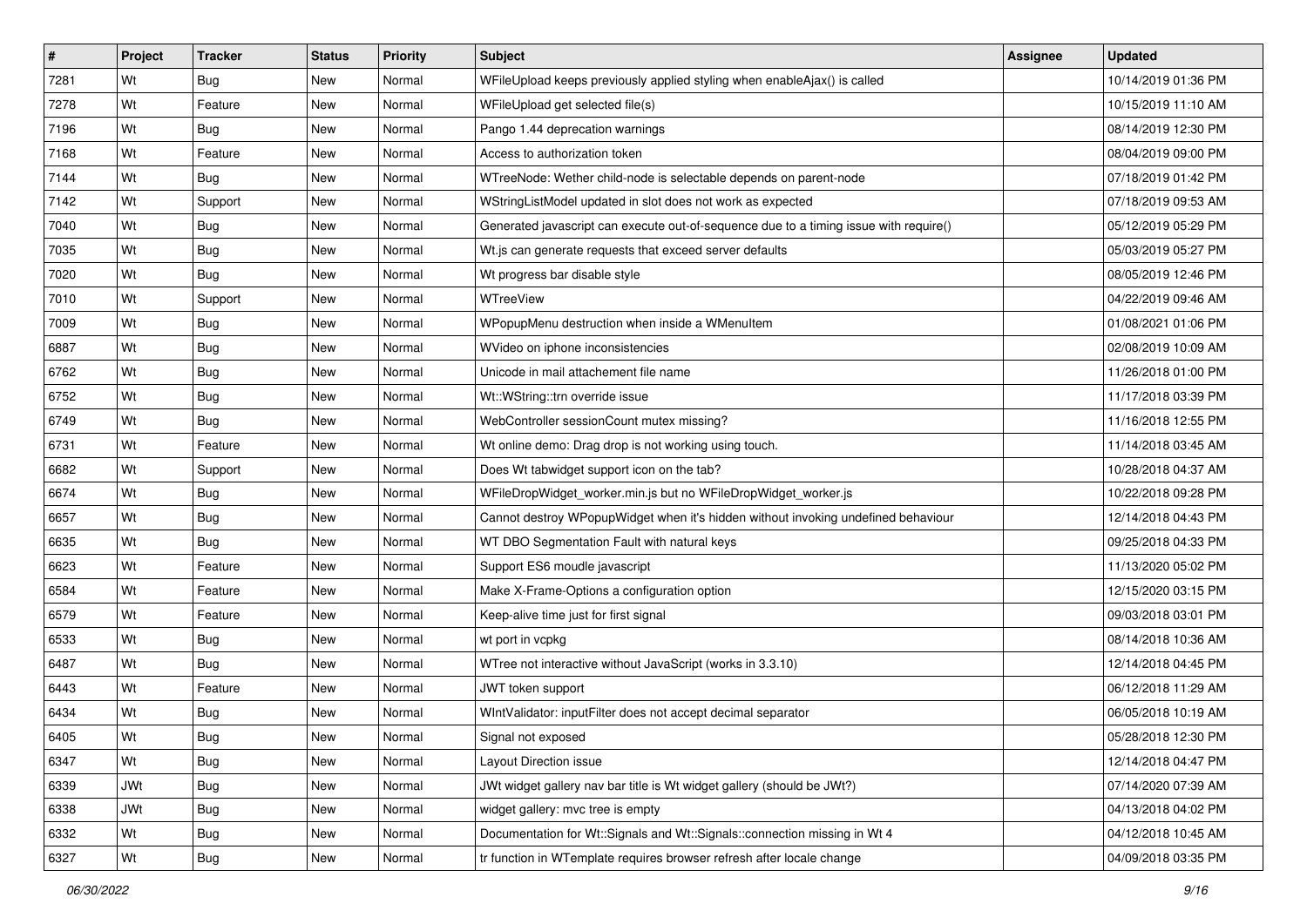| $\vert$ # | Project | <b>Tracker</b> | <b>Status</b> | <b>Priority</b> | <b>Subject</b>                                                                                                        | Assignee | <b>Updated</b>      |
|-----------|---------|----------------|---------------|-----------------|-----------------------------------------------------------------------------------------------------------------------|----------|---------------------|
| 6296      | Wt      | Bug            | New           | Normal          | WPanel children overflow border                                                                                       |          | 12/14/2018 04:39 PM |
| 6292      | Wt      | Feature        | New           | Normal          | WBorderLayout suggestion: additional widgets for NE, NW, SE, SW                                                       |          | 03/14/2018 11:31 PM |
| 6265      | Wt      | Support        | New           | Normal          | Is it possible to use a specific HTTP Status code as a result of an application logic error?                          |          | 03/05/2018 11:32 AM |
| 6235      | Wt      | <b>Bug</b>     | <b>New</b>    | Normal          | Wt4.0.2: In certain case, removeFromParent() is not working.                                                          |          | 05/02/2018 11:57 AM |
| 6234      | Wt      | <b>Bug</b>     | New           | Normal          | Wt4.0.2: Documentation on WContainerWidget::setLayout() is outdated.                                                  |          | 02/15/2018 09:09 AM |
| 6225      | Wt      | Feature        | New           | Normal          | Change license to include GPLv3                                                                                       |          | 02/04/2018 12:12 PM |
| 6221      | Wt      | Feature        | New           | Normal          | Dbo: create indexes                                                                                                   |          | 01/30/2018 07:59 PM |
| 6203      | Wt      | Support        | New           | Normal          | Using custom WProgressBar with WMediaPlayer                                                                           |          | 01/14/2018 12:16 PM |
| 6196      | Wt      | <b>Bug</b>     | New           | Normal          | Wt::WAbstractArea::id() is not returning the ID used in HTML                                                          |          | 01/08/2018 12:25 PM |
| 6195      | Wt      | Feature        | New           | Normal          | Boost::Beast HTTP/S and WebSockets library                                                                            |          | 12/14/2018 04:50 PM |
| 6193      | Wt      | Feature        | New           | Normal          | Disable lightening non-selected curve color                                                                           |          | 12/21/2017 03:16 AM |
| 6189      | Wt      | <b>Bug</b>     | New           | Normal          | setCurrentIndex(-1) and setNoSelectionEnabled(true)                                                                   |          | 12/18/2017 10:14 PM |
| 6188      | Wt      | <b>Bug</b>     | New           | Normal          | Local anchor (#) doesn't work after Wt_3.3.6                                                                          |          | 12/14/2017 06:23 PM |
| 6158      | Wt      | <b>Bug</b>     | New           | Normal          | Wt::WMenuItem documentation is incomplete                                                                             |          | 11/21/2017 10:34 PM |
| 6150      | Wt      | <b>Bug</b>     | <b>New</b>    | Normal          | WTableView edit missplacement (wt4)                                                                                   |          | 11/20/2017 08:16 PM |
| 6140      | Wt      | Bug            | New           | Normal          | WPopupMenu not closing on pressing one of the items                                                                   |          | 11/16/2017 08:41 AM |
| 6130      | Wt      | Feature        | <b>New</b>    | Normal          | Impossible to access entity relation of an entity returned from a function   Dbo load(): no active<br>transaction     |          | 12/26/2017 01:07 PM |
| 6076      | Wt      | <b>Bug</b>     | New           | Normal          | [Wt::Dbo] How to work with entities without parameter-less constructors (classes that require<br>an invariant)        |          | 10/31/2017 11:18 AM |
| 6072      | Wt      | <b>Bug</b>     | <b>New</b>    | Normal          | Unable to zoom or pan while the chart's data is being updated.                                                        |          | 10/30/2017 10:44 AM |
| 6045      | Wt      | <b>Bug</b>     | <b>New</b>    | Normal          | WDoubleValidator: implement inputFilter()                                                                             |          | 10/25/2017 11:48 AM |
| 6044      | Wt      | <b>Bug</b>     | <b>New</b>    | Normal          | WTabWidget and flex-layout                                                                                            |          | 08/27/2018 11:41 AM |
| 6015      | Wt      | <b>Bug</b>     | <b>New</b>    | Normal          | Oscillation in Chrome at various zoom levels with layouts (WTableView)                                                |          | 10/17/2017 05:52 PM |
| 6014      | Wt      | <b>Bug</b>     | <b>New</b>    | Normal          | Oscillation in Chrome at various zoom levels with layouts (WPaintedWidget w/Areas)                                    |          | 10/17/2017 05:04 PM |
| 5962      | Wt      | <b>Bug</b>     | <b>New</b>    | Normal          | Properly support toggling drag enabled/disabled on WAbstractItemView                                                  |          | 10/02/2017 06:58 PM |
| 5949      | Wt      | Support        | New           | Normal          | WPieChart lables are overlapping                                                                                      |          | 09/26/2017 12:05 PM |
| 5948      | Wt      | Support        | <b>New</b>    | Normal          | WTreeTable remains loading                                                                                            |          | 09/26/2017 11:58 AM |
| 5945      | Wt      | <b>Bug</b>     | New           | Normal          | WBoxLayout - WPieChart resizing does not work when nested into a WContainerWidget                                     |          | 09/25/2017 06:11 PM |
| 5915      | Wt      | <b>Bug</b>     | New           | Normal          | Generated javascript causes sometimes Wt internal error - Wt internal error; undefined,<br>description: j7406 is null |          | 10/12/2018 05:16 PM |
| 5913      | Wt      | Bug            | New           | Normal          | WFileUpload has a bug when placed in a WTemplateFormView                                                              |          | 09/14/2017 12:08 PM |
| 5903      | Wt      | <b>Bug</b>     | New           | Normal          | Http::Client Racy with abort behaviour                                                                                |          | 09/01/2017 10:29 PM |
| 5902      | Wt      | Bug            | New           | Normal          | WAxisSliderWidget: Bumping one handler to the edge affects another handler.                                           |          | 08/31/2017 12:25 PM |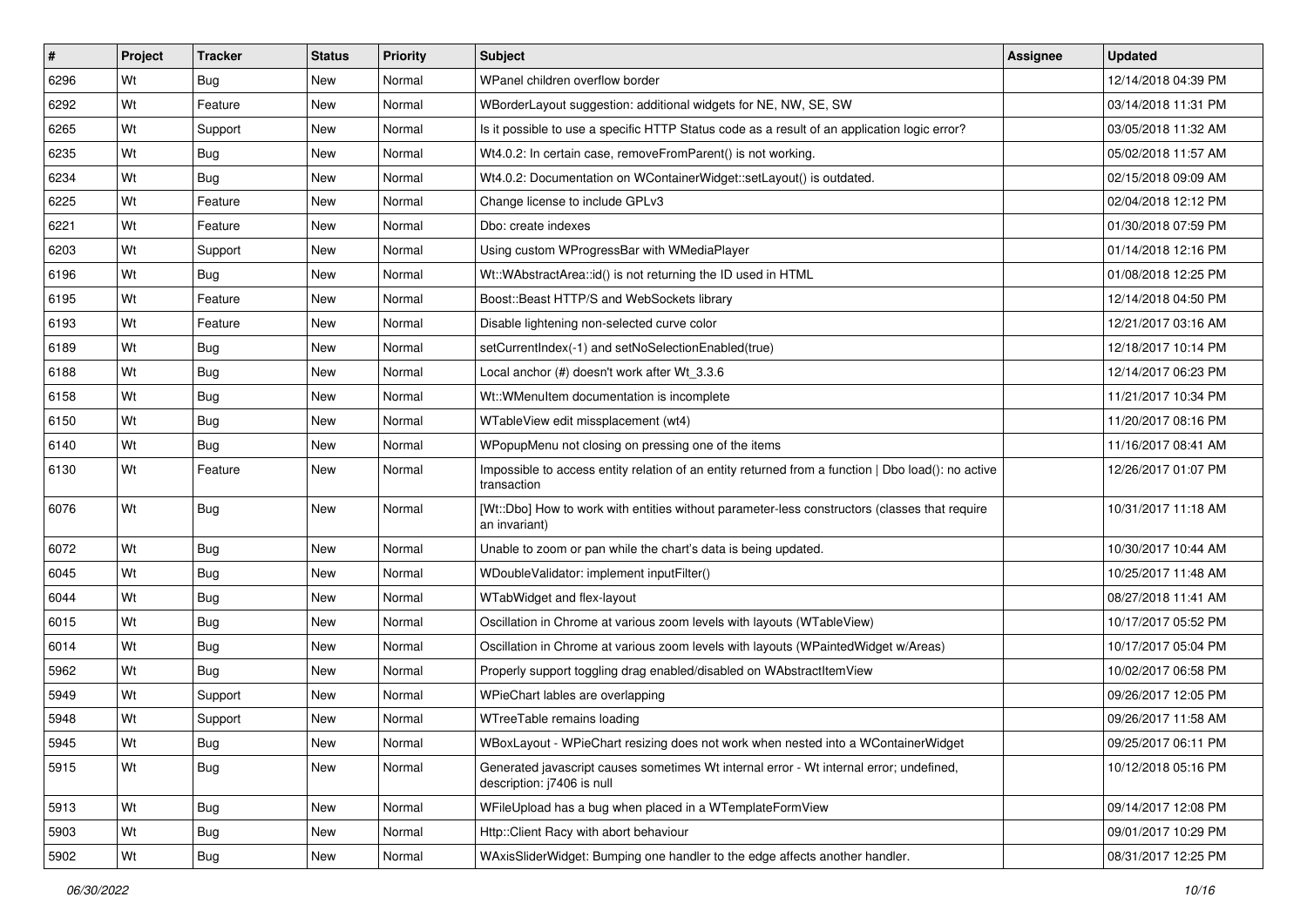| #    | Project | <b>Tracker</b> | <b>Status</b> | Priority | <b>Subject</b>                                                                        | <b>Assignee</b> | <b>Updated</b>      |
|------|---------|----------------|---------------|----------|---------------------------------------------------------------------------------------|-----------------|---------------------|
| 5901 | Wt      | <b>Bug</b>     | New           | Normal   | WAxisSliderWidget works incorrectly when the chart is hidden.                         |                 | 08/31/2017 12:06 PM |
| 5900 | Wt      | Bug            | New           | Normal   | Context menu disappears in treeview-dragdrop example                                  |                 | 08/29/2017 06:01 PM |
| 5892 | Wt      | <b>Bug</b>     | New           | Normal   | wt4 compilation failed with gcc 4.9                                                   |                 | 08/31/2017 11:50 AM |
| 5889 | Wt      | Bug            | <b>New</b>    | Normal   | WTreeView loooks bad after data update                                                |                 | 09/11/2017 12:40 PM |
| 5888 | Wt      | Support        | New           | Normal   | Wt blog rss-feed suggest wrong subscribe address                                      |                 | 08/23/2017 03:16 PM |
| 5882 | Wt      | <b>Bug</b>     | New           | Normal   | WTableView with BootstrapTheme v2 doesn't render all rows (ep.2)                      |                 | 08/19/2017 01:07 AM |
| 5881 | Wt      | <b>Bug</b>     | New           | Normal   | --ssl-prefer-server-ciphers option not documented                                     |                 | 08/31/2017 01:00 PM |
| 5872 | Wt      | Support        | New           | Normal   | OAuth2 authentication using oauth.wt.exe sample                                       |                 | 08/11/2017 11:43 AM |
| 5870 | Wt      | Support        | New           | Normal   | Auth1.C sample doesn't authenticate (3.3.7)                                           |                 | 08/10/2017 03:46 PM |
| 5865 | Wt      | Support        | New           | Normal   | Adding and Removing Rules with WCssStyleSheet                                         |                 | 08/17/2017 12:30 PM |
| 5829 | Wt      | <b>Bug</b>     | New           | Normal   | WFormModel::FieldMap with "const char*" key                                           |                 | 08/31/2017 01:34 PM |
| 5808 | Wt      | Bug            | New           | Normal   | Wt 4.0.0-rc1 examples segfault on Alpine                                              |                 | 12/05/2017 04:30 PM |
| 5807 | Wt      | Bug            | New           | Normal   | WMediaPlayer custom time text widgets working                                         |                 | 12/23/2019 01:35 PM |
| 5797 | Wt      | Bug            | New           | Normal   | Wt 4: Cannot build Dbo separately                                                     |                 | 07/10/2017 01:42 PM |
| 5770 | Wt      | Bug            | <b>New</b>    | Normal   | Error during chart rendering                                                          |                 | 06/16/2017 10:47 AM |
| 5765 | Wt      | Bug            | New           | Normal   | WDialog with percentage based initial size is not resizeable by user                  |                 | 06/14/2017 04:19 PM |
| 5753 | Wt      | Support        | <b>New</b>    | Normal   | img tag problem in XHTMLUnsafeText                                                    |                 | 06/08/2017 12:40 AM |
| 5748 | Wt      | Feature        | New           | Normal   | Update wthttpd section in Features page on Wt website                                 |                 | 06/06/2017 01:39 PM |
| 5747 | Wt      | Feature        | New           | Normal   | Advertise WResouce and Http::Request::pathInfo()                                      |                 | 06/06/2017 11:48 AM |
| 5746 | Wt      | Feature        | <b>New</b>    | Normal   | Add a configuration option for wthttpd to set expiration duratio                      |                 | 06/05/2017 10:58 AM |
| 5714 | Wt      | Feature        | New           | Normal   | Support for running the server in the main thread only                                |                 | 05/19/2017 10:13 AM |
| 5685 | Wt      | Feature        | New           | Normal   | Add a Logo to the navigation bar                                                      |                 | 04/28/2017 12:28 PM |
| 5674 | Wt      | Feature        | New           | Normal   | Multiple series for WAxisSliderWidget.                                                |                 | 04/24/2017 12:53 PM |
| 5657 | Wt      | Feature        | New           | Normal   | HTTP client requests with futures or something similar?                               |                 | 04/14/2017 05:46 PM |
| 5640 | Wt      | Feature        | New           | Normal   | Add methods to contruct WSsICertificate from a file or data in memory                 |                 | 04/04/2017 04:41 PM |
| 5637 | Wt      | <b>Bug</b>     | New           | Normal   | Using Wt::Dbo cause MySQL prepared statement leak                                     |                 | 03/31/2017 06:34 PM |
| 5624 | Wt      | <b>Bug</b>     | New           | Normal   | WApplication::bind() documentation is misleading about WServer::post()                |                 | 03/26/2017 12:49 PM |
| 5622 | Wt      | <b>Bug</b>     | New           | Normal   | WPainter draws ellipses as 360 degree arcs, which is not the same                     |                 | 03/24/2017 03:30 PM |
| 5604 | Wt      | Feature        | New           | Normal   | Document undocumented WServer member functions                                        |                 | 03/26/2017 12:04 PM |
| 5587 | Wt      | Feature        | New           | Normal   | WCartesianChart should honor WAxis::titleOffset() if specified                        |                 | 03/08/2017 05:02 PM |
| 5584 | Wt      | Bug            | New           | Normal   | Wt::Http::Client abort() documentation incomplete                                     |                 | 03/03/2017 12:24 PM |
| 5551 | Wt      | <b>Bug</b>     | New           | Normal   | WResource doesn't receive http patch / Wt::Http::Client doesn't support sending patch |                 | 02/12/2017 11:13 PM |
| 5544 | Wt      | Feature        | New           | Normal   | Real-time telemetry plots                                                             |                 | 02/23/2017 11:05 AM |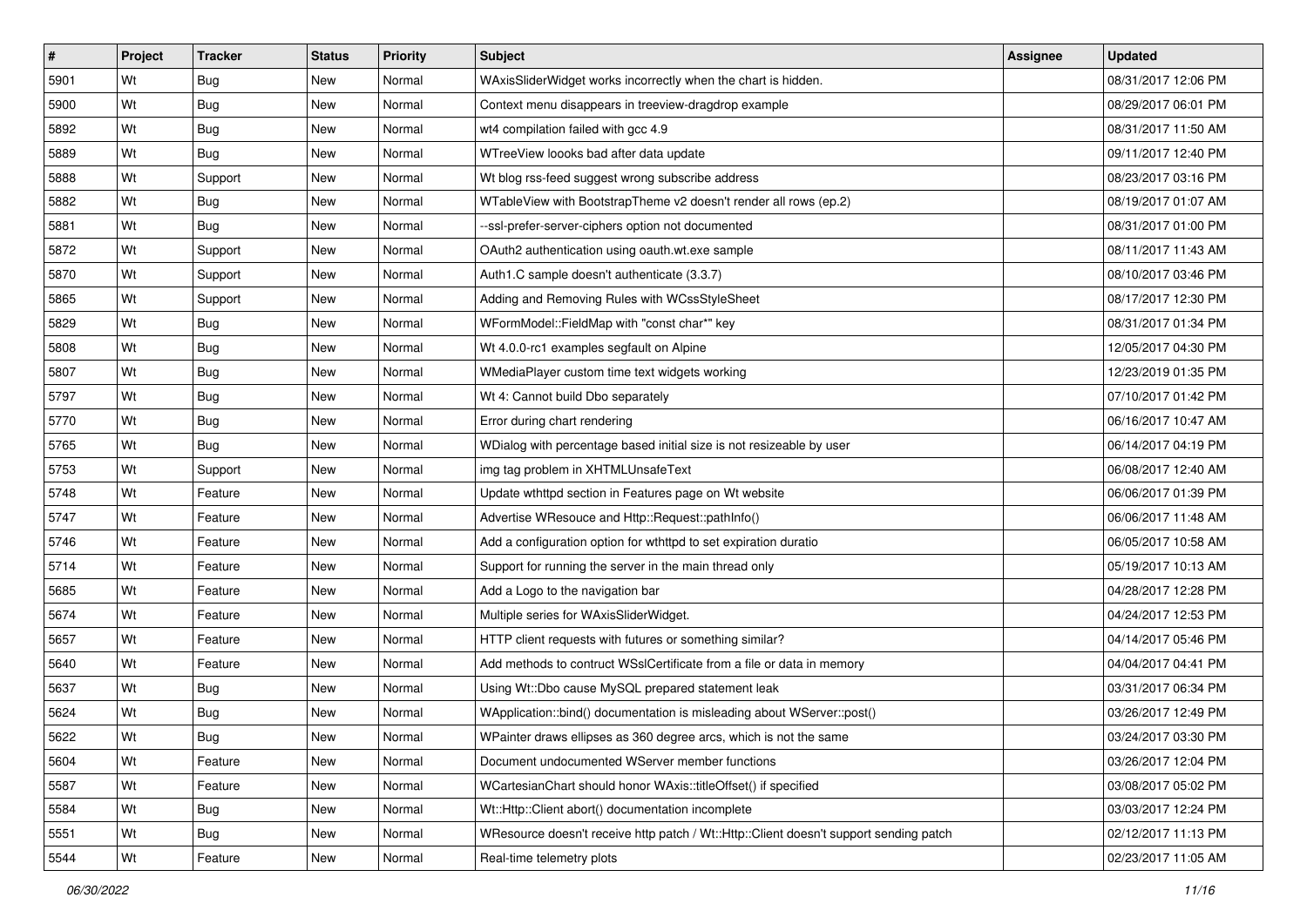| #    | Project | <b>Tracker</b> | <b>Status</b> | Priority | <b>Subject</b>                                                                                                                            | Assignee | <b>Updated</b>      |
|------|---------|----------------|---------------|----------|-------------------------------------------------------------------------------------------------------------------------------------------|----------|---------------------|
| 5494 | Wt      | Support        | <b>New</b>    | Normal   | Binary size doubled with recent version of Wt                                                                                             |          | 01/19/2017 05:06 PM |
| 5411 | Wt      | Support        | <b>New</b>    | Normal   | Using the Wt::WColor::fromHSL and toHSL.                                                                                                  |          | 11/08/2016 03:05 PM |
| 5402 | Wt      | Feature        | <b>New</b>    | Normal   | Wt::Dbo support for PostgresSQL NOTIFY/LISTEN                                                                                             |          | 11/06/2016 06:13 PM |
| 5400 | Wt      | Feature        | <b>New</b>    | Normal   | Wt::Dbo::backend::Mysqlconnection secured connection using SSL/TLS to a MySql server                                                      |          | 11/04/2016 02:23 PM |
| 5353 | Wt      | Bug            | <b>New</b>    | Normal   | Widget Gallery "Integration example" has some issues with validation                                                                      |          | 10/20/2016 07:46 PM |
| 5350 | Wt      | <b>Bug</b>     | <b>New</b>    | Normal   | boost 1.62 and exception: Error (asio): set option: Bad file descriptor                                                                   |          | 10/18/2016 11:55 AM |
| 5341 | Wt      | Support        | New           | Normal   | <b>WTableCell focus lost</b>                                                                                                              |          | 10/13/2016 07:06 PM |
| 5338 | Wt      | Bug            | <b>New</b>    | Normal   | GoogleMap usage without Internet connection                                                                                               |          | 10/13/2016 12:21 PM |
| 5307 | Wt      | Feature        | <b>New</b>    | Normal   | Possibility of setting a different thread_pool count for main process and session processes, or<br>detect if I'm a session process or not |          | 09/29/2016 04:55 PM |
| 5298 | Wt      | Bug            | <b>New</b>    | Normal   | WGoogleMap does not use google_api_key where needed                                                                                       |          | 09/29/2016 12:01 AM |
| 5265 | Wt      | Bug            | <b>New</b>    | Normal   | A WMessageBox with Fade animation can fail to hide when dismissed while animating-in.                                                     |          | 09/19/2016 09:24 PM |
| 5264 | Wt      | Feature        | <b>New</b>    | Normal   | Usage of Wt::WString::trn() throughout the Wt library                                                                                     |          | 09/16/2016 03:49 PM |
| 5238 | Wt      | Support        | <b>New</b>    | Normal   | Wt Reference                                                                                                                              |          | 09/05/2016 11:42 PM |
| 5234 | Wt      | Bug            | <b>New</b>    | Normal   | [wt-3.3.6] TreeView & WSortFilterProxyModel                                                                                               |          | 09/02/2016 05:10 PM |
| 5230 | Wt      | Feature        | <b>New</b>    | Normal   | WFileUpload cancel()                                                                                                                      |          | 03/02/2017 02:59 PM |
| 5227 | Wt      | Bug            | <b>New</b>    | Normal   | Websocket connection failures cause excessive retries                                                                                     |          | 02/27/2017 11:37 PM |
| 5223 | Wt      | Feature        | <b>New</b>    | Normal   | WTableView: Set maximum amount of rendered rows instead of height                                                                         |          | 02/15/2017 03:35 AM |
| 5222 | Wt      | <b>Bug</b>     | <b>New</b>    | Normal   | WPopupMenu does not open anymore                                                                                                          |          | 08/23/2016 11:10 AM |
| 5221 | Wt      | Bug            | New           | Normal   | Draggable list                                                                                                                            |          | 08/22/2016 05:04 PM |
| 5166 | Wt      | Support        | <b>New</b>    | Normal   | InternalPathChanges                                                                                                                       |          | 08/04/2016 03:44 PM |
| 5140 | Wt      | <b>Bug</b>     | <b>New</b>    | Normal   | Binaries of WPdfRenderer on 3.3.6                                                                                                         |          | 07/28/2016 12:53 PM |
| 5133 | Wt      | Bug            | <b>New</b>    | Normal   | Dbo tutorial                                                                                                                              |          | 07/27/2016 05:18 PM |
| 4991 | Wt      | Feature        | <b>New</b>    | Normal   | <b>Reset URL Parameters</b>                                                                                                               |          | 06/22/2016 05:05 PM |
| 4909 | Wt      | Feature        | <b>New</b>    | Normal   | CanvasPainter needs a 'clearRect()' method                                                                                                |          | 05/12/2016 02:22 PM |
| 4904 | Wt      | Feature        | <b>New</b>    | Normal   | Get Browser Windowsize                                                                                                                    |          | 10/05/2019 02:30 PM |
| 4838 | Wt      | Support        | New           | Normal   | Supports browsers                                                                                                                         |          | 03/31/2016 11:09 PM |
| 4780 | Wt      | Feature        | <b>New</b>    | Normal   | Querying Dbo::weak_ptr flushes dirty objects (specific logic)                                                                             |          | 02/29/2016 06:28 PM |
| 4755 | Wt      | Support        | New           | Normal   | Problem with CMake find the correct libraries when cross compiling Wt                                                                     |          | 02/18/2016 05:52 PM |
| 4700 | Wt      | Feature        | <b>New</b>    | Normal   | Some suggestions for WTemplateFormView and WFormModel                                                                                     |          | 01/26/2016 03:54 PM |
| 4658 | Wt      | Feature        | New           | Normal   | Layout managers: support CSS flexbox as implementation                                                                                    |          | 01/12/2016 11:33 AM |
| 4642 | Wt      | <b>Bug</b>     | <b>New</b>    | Normal   | WAnimation doesn't work in WPopupMenu                                                                                                     |          | 12/29/2015 05:54 AM |
| 4630 | Wt      | Feature        | New           | Normal   | Custom foreign key names                                                                                                                  |          | 12/18/2015 02:05 PM |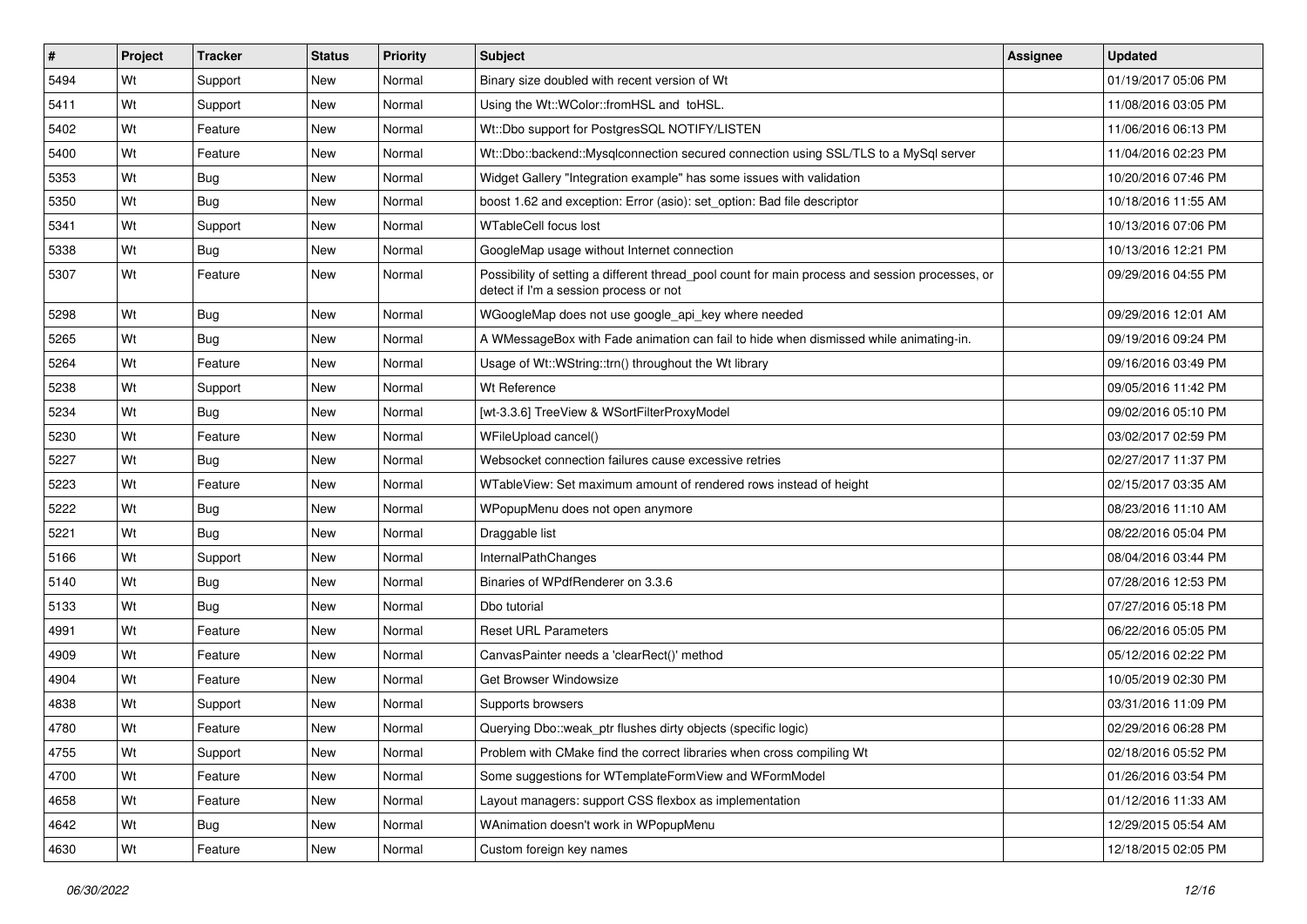| $\vert$ # | Project    | <b>Tracker</b> | <b>Status</b> | <b>Priority</b> | <b>Subject</b>                                                                                          | Assignee | <b>Updated</b>      |
|-----------|------------|----------------|---------------|-----------------|---------------------------------------------------------------------------------------------------------|----------|---------------------|
| 4592      | Wt         | Bug            | <b>New</b>    | Normal          | The Bat email client shows corrupted subject of a message sent by Wt::Mail::Client                      |          | 01/11/2016 06:28 PM |
| 4585      | Wt         | Feature        | New           | Normal          | Dbo reentrant queries                                                                                   |          | 11/23/2015 07:24 PM |
| 4570      | Wt         | Bug            | New           | Normal          | RTL support for WNavigationBar (and WMenu)                                                              |          | 11/16/2015 06:44 AM |
| 4566      | Wt         | Feature        | <b>New</b>    | Normal          | Support for data caching in WTableView/WAbstractItemModel                                               |          | 11/12/2015 05:23 PM |
| 4562      | Wt         | Feature        | New           | Normal          | blurred/focus signal exposed in WWidget                                                                 |          | 11/11/2015 09:51 AM |
| 4559      | Wt         | Feature        | New           | Normal          | Add standard/default/centralized print media css style sheet layout link to all generated pages         |          | 11/10/2015 04:20 PM |
| 4553      | Wt         | <b>Bug</b>     | New           | Normal          | Wt segfault in WMessageResources::hibernate()                                                           |          | 11/06/2015 12:18 PM |
| 4540      | Wt         | Feature        | New           | Normal          | Wt 3.3.5 Release dates                                                                                  |          | 11/04/2015 02:45 AM |
| 4523      | <b>JWt</b> | <b>Bug</b>     | New           | Normal          | JSignal unmarshalling fails with latest chrome version (45.0)                                           |          | 10/26/2015 10:38 AM |
| 4497      | Wt         | <b>Bug</b>     | New           | Normal          | JSlot interference by Wt::Auth ?                                                                        |          | 10/07/2015 10:00 AM |
| 4496      | Wt         | Feature        | New           | Normal          | Add support for HTML5 local storage                                                                     |          | 10/06/2015 10:29 AM |
| 4486      | Wt         | Feature        | New           | Normal          | Caroussel                                                                                               |          | 09/17/2015 08:57 PM |
| 4382      | Wt         | Feature        | New           | Normal          | Error bars for charts                                                                                   |          | 08/06/2015 03:49 PM |
| 4362      | <b>JWt</b> | Bug            | New           | Normal          | JWt POM depends on slf4j-simple                                                                         |          | 07/29/2015 03:36 PM |
| 4360      | Wt         | Feature        | <b>New</b>    | Normal          | Make configurable RESIZE_HANDLE_MARGIN                                                                  |          | 07/29/2015 03:40 AM |
| 4359      | Wt         | Bug            | New           | Normal          | WCartesianChart with axes at ZeroValue positioned incorrectly on interactive horizontal chart           |          | 07/29/2015 03:16 AM |
| 4315      | Wt         | Support        | <b>New</b>    | Normal          | Browser zoom factor                                                                                     |          | 07/13/2015 11:04 AM |
| 4314      | Wt         | <b>Bug</b>     | New           | Normal          | FindWt.cmake doesn't respect the REQUIRED flag, although it already has code to handle it.              |          | 07/11/2015 02:16 PM |
| 4313      | Wt         | <b>Bug</b>     | New           | Normal          | cmake build doesn't allow to use standard CMAKE PREFIX PATH                                             |          | 07/11/2015 02:14 PM |
| 4307      | Wt         | <b>Bug</b>     | New           | Normal          | WTableView setRowHeaderCount() and event handling                                                       |          | 07/10/2015 09:37 AM |
| 4293      | Wt         | <b>Bug</b>     | New           | Normal          | Resize a WText "iframe" widget into a WGridLayout is inaccurate                                         |          | 07/07/2015 01:32 PM |
| 4128      | Wt         | <b>Bug</b>     | New           | Normal          | WTabWidget and javascript.void(0)                                                                       |          | 06/01/2015 10:16 AM |
| 4084      | <b>JWt</b> | <b>Bug</b>     | New           | Normal          | Outdated maven dependency declaration on site, no new artifacts available on Maven Central<br>& JCenter |          | 05/12/2015 12:34 AM |
| 4043      | Wt         | Feature        | New           | Normal          | WAbstractItemModel lacks takeHeaderItem method                                                          |          | 09/07/2015 04:32 PM |
| 3969      | Wt         | <b>Bug</b>     | New           | Normal          | Internal error when browsing Wt site                                                                    |          | 04/08/2015 10:06 PM |
| 3954      | Wt         | Support        | New           | Normal          | <b>WLogger Scope</b>                                                                                    |          | 04/09/2015 04:36 PM |
| 3937      | Wt         | Feature        | New           | Normal          | Consider starting the development of a scene graph library like Qt3D                                    |          | 08/26/2015 11:45 AM |
| 3932      | Wt         | <b>Bug</b>     | New           | Normal          | Attribute position not modifiable for WDialog                                                           |          | 03/30/2015 08:27 PM |
| 3910      | Wt         | Feature        | New           | Normal          | Windows binaries for MinGW                                                                              |          | 04/18/2017 11:45 AM |
| 3893      | <b>JWt</b> | <b>Bug</b>     | New           | Normal          | popup submenus aka section headers have internal path enabled by default                                |          | 03/14/2015 11:18 PM |
| 3891      | JWt        | <b>Bug</b>     | New           | Normal          | How to set cookie value with redirect page                                                              |          | 03/13/2015 02:17 PM |
| 3889      | Wt         | Feature        | New           | Normal          | WMenu Function to set contents stack widget                                                             |          | 03/12/2015 02:44 PM |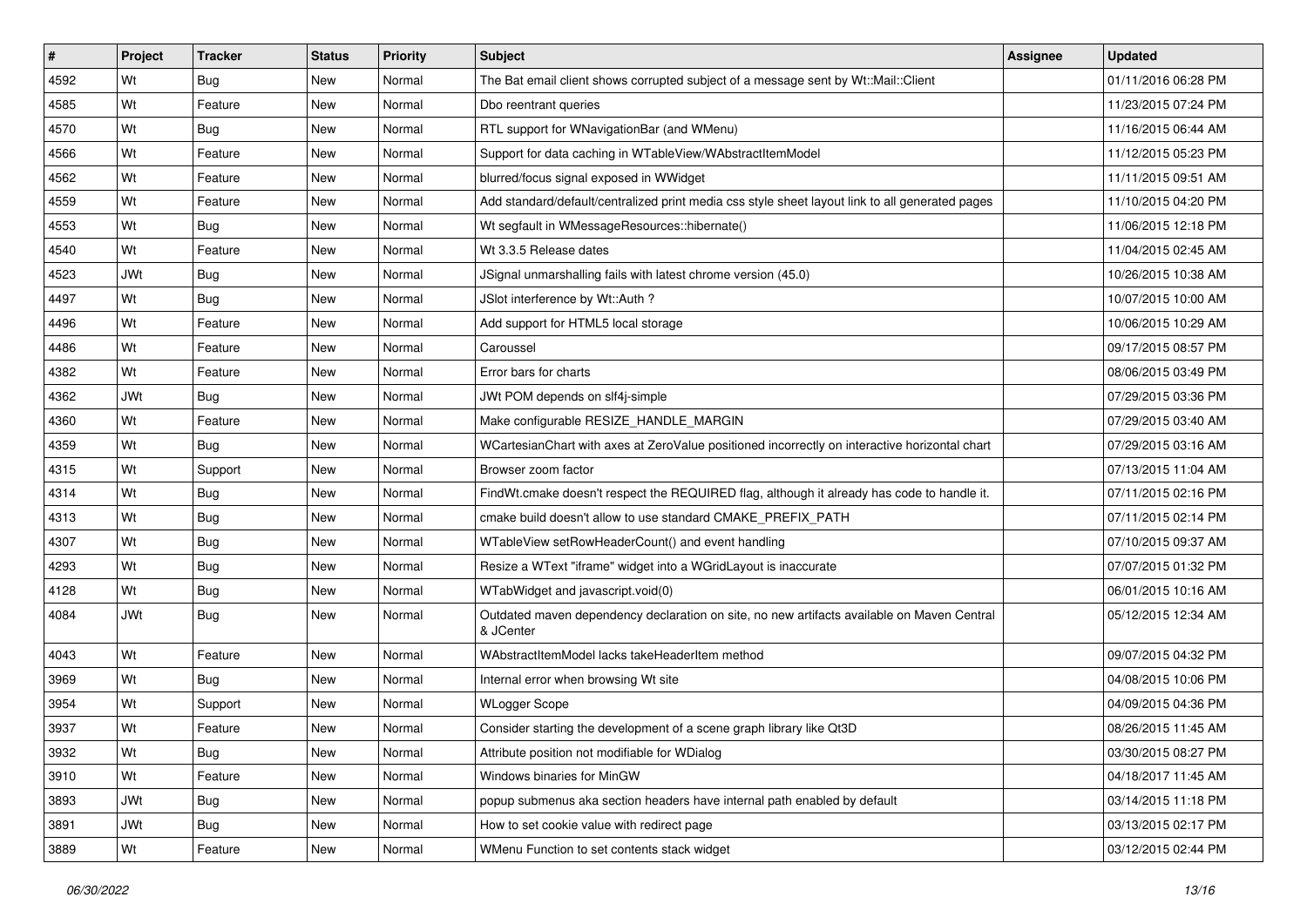| #    | Project    | <b>Tracker</b> | <b>Status</b> | <b>Priority</b> | <b>Subject</b>                                                                              | Assignee | <b>Updated</b>      |
|------|------------|----------------|---------------|-----------------|---------------------------------------------------------------------------------------------|----------|---------------------|
| 3887 | Wt         | Feature        | <b>New</b>    | Normal          | Parallel JS require() downloading                                                           |          | 03/12/2015 10:49 AM |
| 3885 | <b>JWt</b> | Support        | <b>New</b>    | Normal          | How to get HttpServletResponse and HttpServletRequest                                       |          | 03/12/2015 10:12 AM |
| 3876 | Wt         | Feature        | <b>New</b>    | Normal          | WGridLayout add methods to hide rows and/or columns?                                        |          | 03/05/2015 11:06 AM |
| 3824 | Wt         | <b>Bug</b>     | New           | Normal          | Potential race in WMessageResourceBundle with WServer::setLocalizedStrings                  |          | 03/06/2015 01:56 PM |
| 3808 | Wt         | Feature        | <b>New</b>    | Normal          | Wt:Dbo queries which return collections have restrictions which are difficult for newcomers |          | 02/20/2015 05:33 AM |
| 3723 | Wt         | Feature        | <b>New</b>    | Normal          | Adding inline WCssStyleSheet using WApplication::useStyleSheet()                            |          | 01/09/2015 05:48 PM |
| 3715 | Wt         | Bug            | New           | Normal          | Your browser does not support WebGL                                                         |          | 01/05/2015 03:42 PM |
| 3712 | Wt         | Feature        | <b>New</b>    | Normal          | Persian, Hijri, and Gregorian Calendars                                                     |          | 12/29/2014 09:16 AM |
| 3691 | Wt         | Feature        | <b>New</b>    | Normal          | open nonmodal dialog as new browser window                                                  |          | 02/17/2015 12:02 AM |
| 3663 | Wt         | Feature        | <b>New</b>    | Normal          | Position of WScrollBar                                                                      |          | 11/12/2014 04:06 PM |
| 3647 | Wt         | <b>Bug</b>     | <b>New</b>    | Normal          | refresh after setLocale is partial.                                                         |          | 11/05/2014 03:14 PM |
| 3632 | <b>JWt</b> | Bug            | New           | Normal          | WApplication.require() does not enforce unique loading of js libraries                      |          | 10/25/2014 03:06 PM |
| 3546 | Wt         | Feature        | <b>New</b>    | Normal          | Multiple windows/tabs to one session                                                        |          | 08/26/2014 07:33 PM |
| 3532 | Wt         | Feature        | <b>New</b>    | Normal          | WTree keyboard focus                                                                        |          | 08/19/2014 03:45 AM |
| 3455 | Wt         | Feature        | <b>New</b>    | Normal          | Wt::Auth : implement an invite-based registration model                                     |          | 07/10/2014 03:21 PM |
| 3404 | Wt         | Feature        | <b>New</b>    | Normal          | docRoot per URL                                                                             |          | 07/03/2014 06:51 AM |
| 3382 | Wt         | Feature        | <b>New</b>    | Normal          | WApplication::oldInternalPath()                                                             |          | 11/24/2015 10:29 PM |
| 3381 | Wt         | Feature        | <b>New</b>    | Normal          | client's locale is not respected in static WResource                                        |          | 03/06/2015 01:56 PM |
| 3375 | Wt         | Feature        | New           | Normal          | Config entry for spawning new processes when old ones crash                                 |          | 06/24/2014 07:08 PM |
| 3265 | Wt         | Bug            | New           | Normal          | Incorrect deployPath detection when url contains cyrillic symbols under nginx               |          | 06/05/2014 03:37 PM |
| 3257 | Wt         | Feature        | <b>New</b>    | Normal          | Drag enter and drag leave events                                                            |          | 06/04/2014 11:55 AM |
| 3253 | Wt         | <b>Bug</b>     | <b>New</b>    | Normal          | Problem with setting WDialog initial position                                               |          | 06/03/2014 02:42 PM |
| 3249 | Wt         | Bug            | <b>New</b>    | Normal          | Ctrl+Click on Mac trackpad not interpreted as Right Click                                   |          | 06/02/2014 09:51 PM |
| 3196 | <b>JWt</b> | <b>Bug</b>     | <b>New</b>    | Normal          | WDialog::rejectWhenEscapePressed is working if called after WDialog::show.                  |          | 05/23/2014 07:25 PM |
| 3028 | Wt         | Support        | New           | Normal          | Auth to website                                                                             |          | 04/29/2014 03:09 PM |
| 3019 | Wt         | Feature        | <b>New</b>    | Normal          | Ability to add leading zeroes to a WSpinBox                                                 |          | 04/28/2014 01:32 PM |
| 2911 | Wt         | Feature        | New           | Normal          | WModelIndex::data() and WStandardItem::data() have different default arguments              |          | 04/06/2014 09:51 PM |
| 2893 | Wt         | Feature        | New           | Normal          | Avoid using the wt_config.xml to configure logging with WTestEnvironment                    |          | 03/31/2014 09:12 PM |
| 2886 | Wt         | <b>Bug</b>     | New           | Normal          | WFileUpload progress bar doesn't work in FastCGI app                                        |          | 04/02/2014 04:21 PM |
| 2880 | Wt         | Feature        | New           | Normal          | [EXAMPLES] Group auth/login examples                                                        |          | 03/28/2014 10:44 PM |
| 2848 | Wt         | Bug            | New           | Normal          | How to build the examples of WT installed through package manager in Ubuntu 13.10           |          | 03/24/2014 12:38 PM |
| 2838 | Wt         | Support        | New           | Normal          | <b>Editing Email Content</b>                                                                |          | 03/21/2014 06:55 PM |
| 2832 | Wt         | Feature        | New           | Normal          | [WServer] Provid Functionality for URL to Filesystem Alias                                  |          | 03/20/2014 05:30 PM |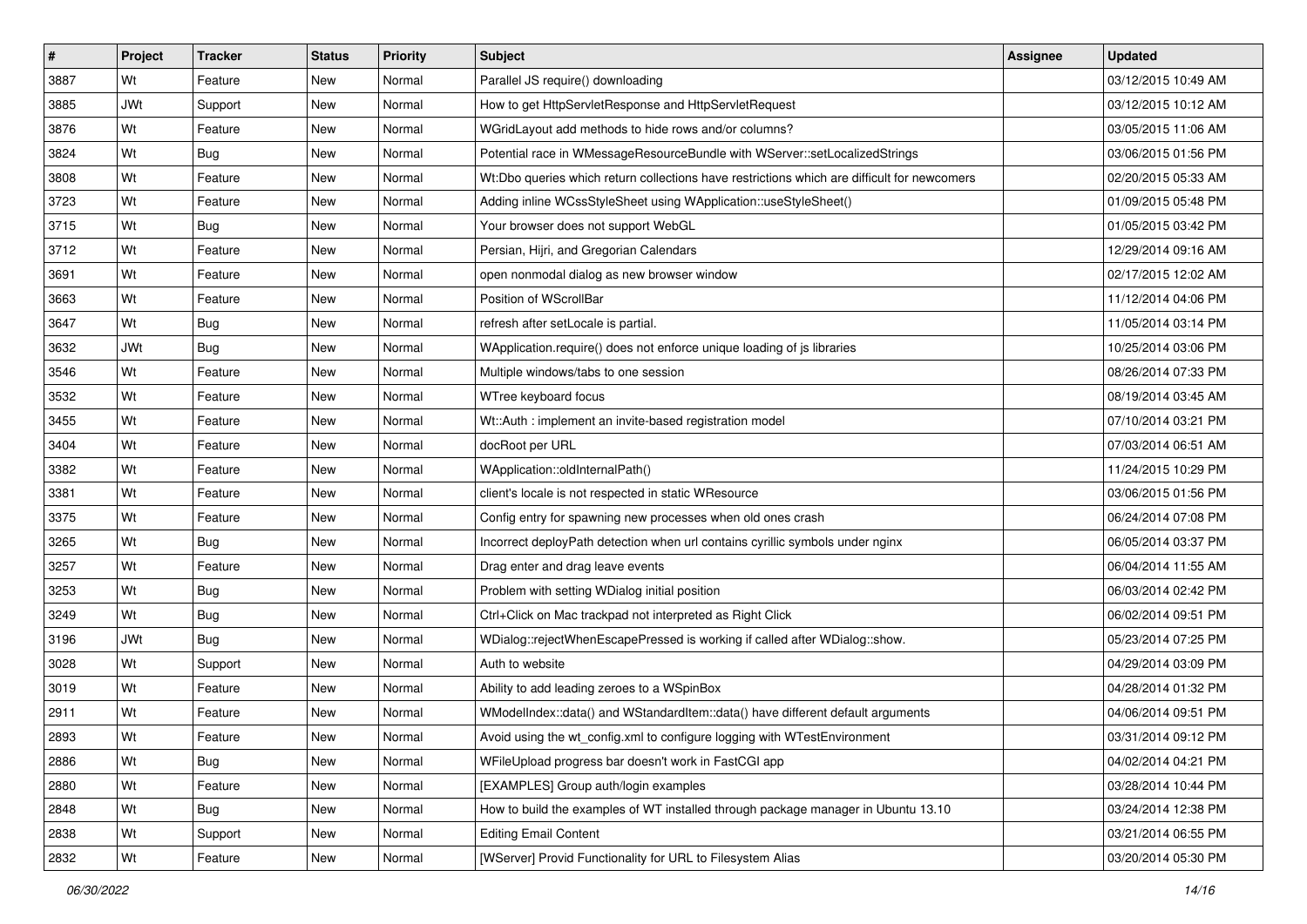| $\pmb{\#}$ | Project    | <b>Tracker</b> | <b>Status</b> | <b>Priority</b> | <b>Subject</b>                                                                                                                        | Assignee | <b>Updated</b>      |
|------------|------------|----------------|---------------|-----------------|---------------------------------------------------------------------------------------------------------------------------------------|----------|---------------------|
| 2823       | <b>JWt</b> | Support        | New           | Normal          | TableView Alignement                                                                                                                  |          | 03/17/2014 01:05 PM |
| 2808       | Wt         | Feature        | New           | Normal          | New signal implementation                                                                                                             |          | 03/13/2014 12:44 PM |
| 2804       | Wt         | Bug            | New           | Normal          | Consistently ignore default Locale, and format using WLocale                                                                          |          | 04/01/2014 04:14 PM |
| 2794       | Wt         | Feature        | New           | Normal          | [PROJECT] Create Guidelines Subjecting Namespaces                                                                                     |          | 03/11/2014 02:49 AM |
| 2777       | <b>JWt</b> | Feature        | New           | Normal          | Allow more flexible use of DecimalFormatter in WAxis                                                                                  |          | 03/07/2014 04:02 PM |
| 2773       | Wt         | Feature        | New           | Normal          | WServer default configuration                                                                                                         |          | 03/07/2014 12:48 AM |
| 2763       | Wt         | <b>Bug</b>     | New           | Normal          | Slow Perfomance on InternetExplorer8 caused by getCssRule                                                                             |          | 03/06/2014 06:12 PM |
| 2757       | Wt         | Bug            | New           | Normal          | XML config resourcesURL "/myres" does not include port (FastCGI)                                                                      |          | 03/05/2014 03:41 PM |
| 2754       | Wt         | Feature        | New           | Normal          | WServer.addApplication()                                                                                                              |          | 03/11/2014 11:26 AM |
| 2753       | Wt         | Feature        | New           | Normal          | Add an option to make jQuery and Wt javascript library cacheable on the client                                                        |          | 03/04/2014 08:18 PM |
| 2749       | Wt         | Feature        | New           | Normal          | Navigation Bar and associated vertical menus stylishing                                                                               |          | 03/02/2014 09:44 PM |
| 2715       | Wt         | Feature        | New           | Normal          | [PROJECT] Issues should have Categories                                                                                               |          | 03/21/2014 12:09 PM |
| 2677       | Wt         | Bug            | New           | Normal          | Handgman: handle concurrent modification exception                                                                                    |          | 02/14/2014 05:11 PM |
| 2656       | Wt         | Support        | New           | Normal          | New User Examples                                                                                                                     |          | 02/11/2014 06:45 PM |
| 2633       | Wt         | <b>Bug</b>     | New           | Normal          | Invalid background images urls when the '--deploy-path' param is used                                                                 |          | 02/05/2014 05:05 PM |
| 2621       | Wt         | Feature        | New           | Normal          | Add layout manager support to WTemplate.                                                                                              |          | 01/30/2014 11:51 AM |
| 2587       | Wt         | Support        | New           | Normal          | Running Wt with windows without Visual Studio                                                                                         |          | 01/22/2014 01:40 PM |
| 2583       | <b>JWt</b> | Feature        | New           | Normal          | WTableView is not refreshed after clear() if create in the constructor and not init - see example<br>(not sure if it is really a bug) |          | 02/11/2014 12:15 PM |
| 2570       | Wt         | Bug            | New           | Normal          | Wt::Dbo please add default values                                                                                                     |          | 01/17/2014 03:27 PM |
| 2548       | Wt         | Support        | New           | Normal          | Moveable widgets                                                                                                                      |          | 01/13/2014 03:07 PM |
| 2542       | Wt         | Feature        | <b>New</b>    | Normal          | ServerSignal utility                                                                                                                  |          | 01/09/2014 03:50 AM |
| 2536       | Wt         | Support        | New           | Normal          | External CSS file not taking effect when deployed with fcgi                                                                           |          | 01/12/2014 03:29 PM |
| 2523       | Wt         | Feature        | New           | Normal          | MySql Connection Pool - terminated                                                                                                    |          | 12/30/2013 07:17 PM |
| 2420       | Wt         | Feature        | New           | Normal          | WPaintedWidget, WGLWidget: more flexible rendering options                                                                            |          | 11/15/2013 10:33 AM |
| 2419       | Wt         | Feature        | New           | Normal          | Implement SCGI connector                                                                                                              |          | 11/15/2013 10:22 AM |
| 2393       | Wt         | <b>Bug</b>     | New           | Normal          | Free function miss #include file directive documentation                                                                              |          | 11/05/2013 11:48 AM |
| 2389       | Wt         | Feature        | New           | Normal          | Dojo Toolkit compatibiliti                                                                                                            |          | 10/31/2013 07:02 PM |
| 2355       | Wt         | <b>Bug</b>     | New           | Normal          | problem in update button                                                                                                              |          | 10/23/2013 07:52 PM |
| 2352       | Wt         | <b>Bug</b>     | New           | Normal          | WTableView, WTreeView large model support                                                                                             |          | 10/22/2013 09:26 AM |
| 2334       | Wt         | Support        | New           | Normal          | Wt::Auth and Active directory                                                                                                         |          | 10/21/2013 01:16 AM |
| 2321       | Wt         | <b>Bug</b>     | New           | Normal          | removing WStackedWidget and re-adding it later goes wrong                                                                             |          | 10/16/2013 05:51 PM |
| 2320       | Wt         | Feature        | New           | Normal          | WAbstractArea add API calls to support dom node changes                                                                               |          | 10/16/2013 10:33 AM |